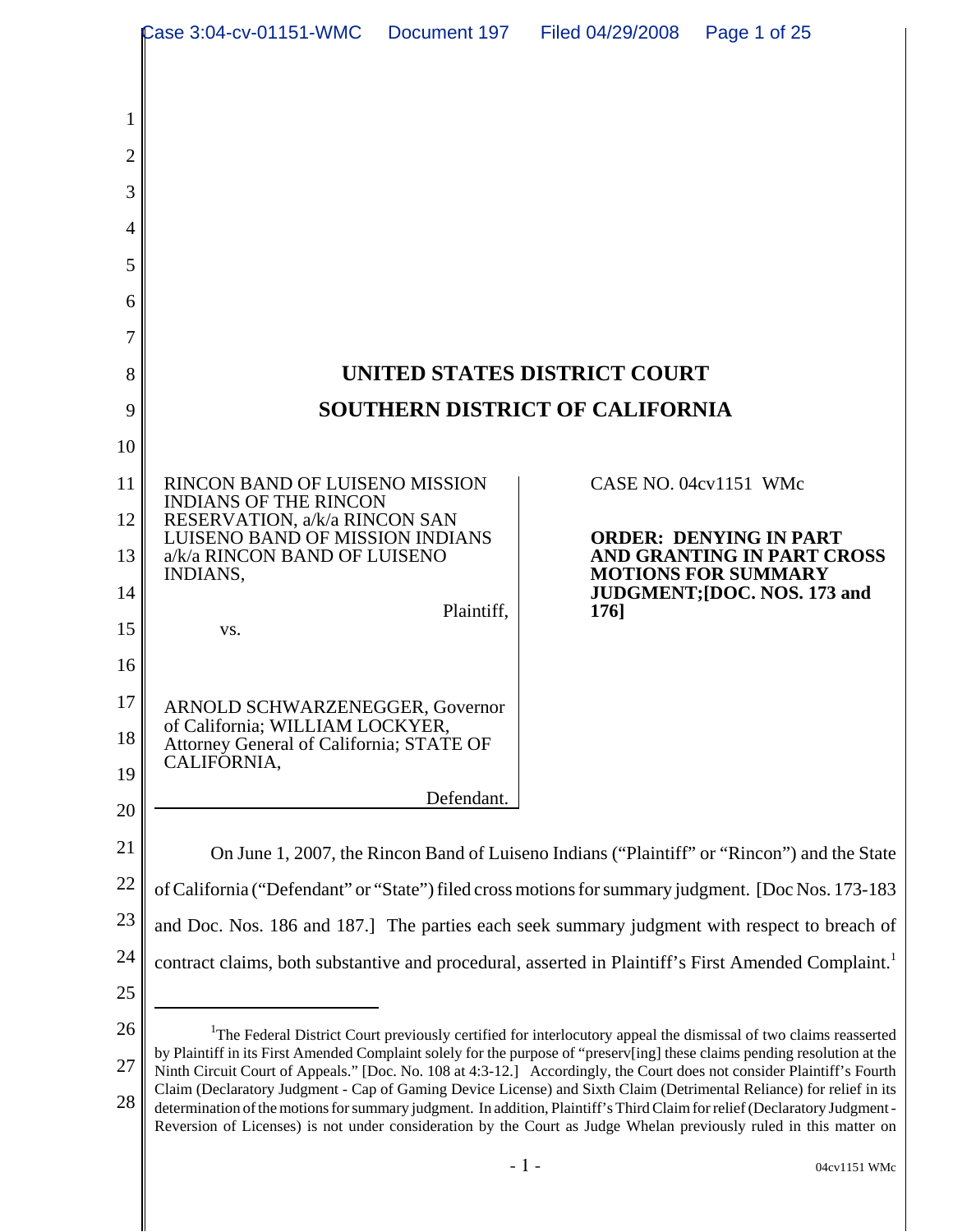1 2 3 4 5 6 7 8 9 10 11 12 13 14 15 16 17 18 19 20 21 22 23 24 25 26 September 21, 2004, that third-party tribes are necessary and indispensable parties to claims affecting other tribal compacts who cannot be joined due to sovereign immunity. [Doc No. 36 at 13:8.] The Court's prior Order is final and the law of the case "govern[ing] the same issue in subsequent stages of the same case." *Christianson v. Colt. Indus. Operating Corp*., 486 U.S. 800, 816 (1988) (quoting *Arizona v. California*, 460 U.S. 605, 618 (1983)). [Doc. No. 108.] Oral argument was held on August 13, 2007. [Minute Entry No. 184 on Docket.] On September 13, 2007, Rincon requested and received authorization to file supplemental briefing in support of its cross motion for summary judgment, and said supplemental briefing was filed on September 19, 2007. [Doc. No.186.] The State filed its reply to the supplemental brief on October 4, 2007. Doc. No. 187.] On February 22, 2008, the Court held a telephonic conference to request additional briefing from both parties regarding the impact, if any, of Propositions 94, 95, 96 and 97 on the issues presented in the parties' cross-motions for summary judgment. [Doc. No. 189.] The parties submitted briefing on the issue in accordance with the Court's request on March 7, 2008 and March 14, 2008.<sup>2</sup> [Doc. Nos. 190-195.] For the reasons set forth below, Plaintiff's motion for summary judgment is granted in part and Defendant's motion for summary judgment is granted in part. **I. FACTUAL AND PROCEDURAL BACKGROUND A. Indian Gaming Regulatory Act: Class III Tribal-State Gaming Compacts** In 1988, Congress enacted the Indian Gaming Regulation Act ("IGRA" or the "Act"), which sets forth a statutory basis for Indian tribes to offer gaming as a way to encourage tribal economic development, tribal self-sufficiency, and strong tribal government. 25 U.S.C. § 2701(4). IGRA also grants states a role in the regulation of Indian gaming. *Artichoke Joe's v. Norton*, 353 F.3d 712, 715  $(9<sup>th</sup>$  Cir. 2003). ("IGRA is an example of cooperative federalism in that it seeks to balance the competing sovereign interests of the federal government, state governments, and Indian tribes, by giving each a role in the regulatory scheme.") (quoting *Artichoke Joe's v. Norton*, 216 F.Supp. 2d 1084, 1092 (E.D. Cal. 2002). IGRA creates three classes of gaming. 25 U.S.C. § 2703(6)-(8). Class III gaming, at issue in

27 28 <sup>2</sup> After reviewing the supplemental briefing regarding Propositions 94, 95, 96 and 97 (the "Propositions"), the Court will not consider the outcome of the popular vote on the Propositions in the instant ruling. The Court finds that the Propositions are not a part of the administrative record and are irrelevant to the good faith determination to be made by the Court. Because of the Propositions' irrelevance to the determination of good faith, the Court further finds no need to expand the administrative record to include information concerning the Propositions.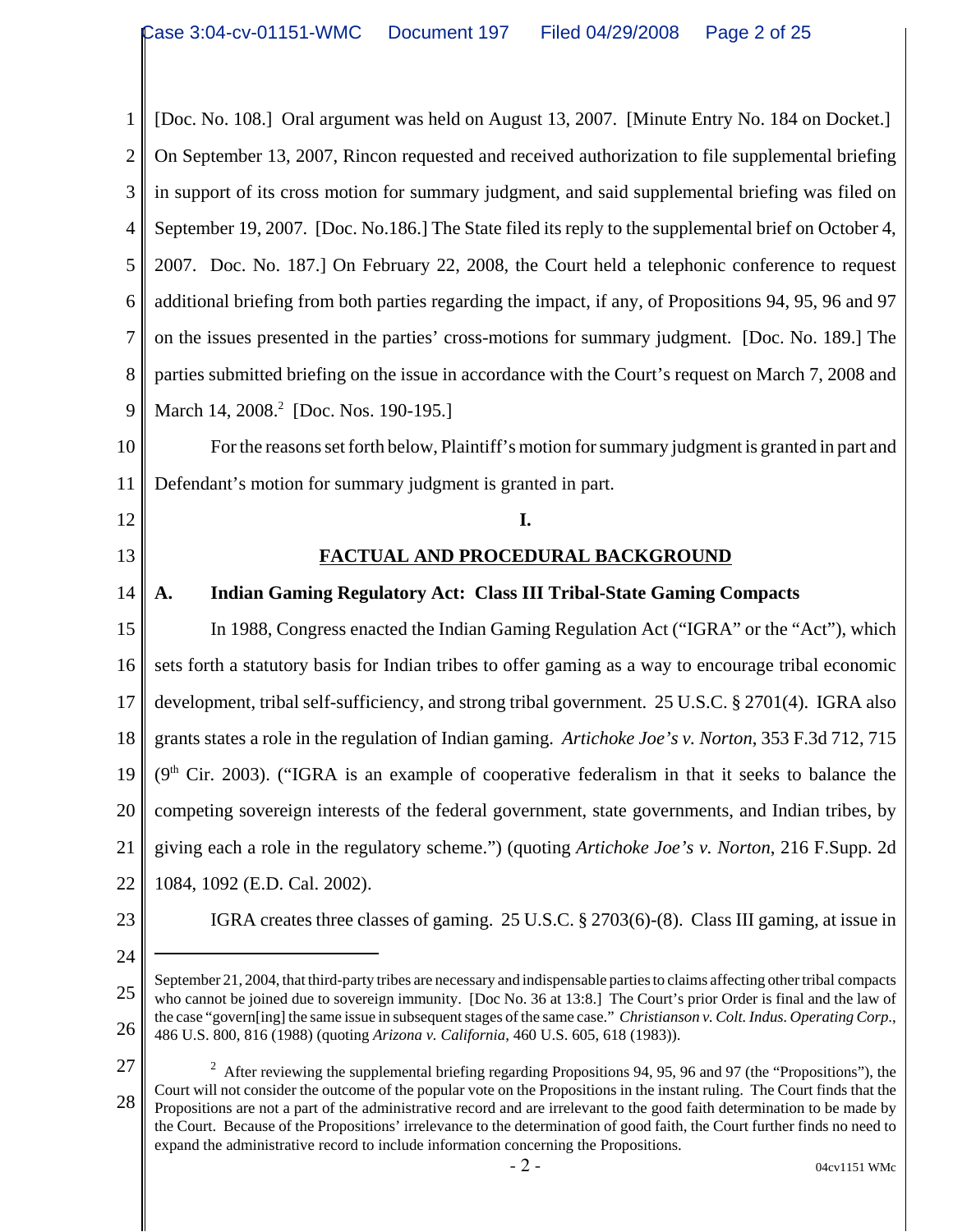1 2 3 4 5 the instant action, is the most heavily regulated. Under the Act, Class III gaming is lawful on Indian lands only if three conditions are met: (1) authorization by an ordinance or resolution of the governing body of the Indian tribe and the Chair of the National Indian Gaming Commission; (2) location in a state that permits such gaming for any purpose by any person, organization, or entity; and (3) the existence of a Tribal-State compact approved by the Secretary of the Interior. *Id*. at § 2710(d)(1).

6 7 8 9 IGRA's Tribal-State compact requirement allows states to negotiate with tribes within the state on issues presented by Class III gaming that affect state interests. *Id*. at § 2710(d)(3)©). IGRA also requires states to negotiate in good faith. *Id*. at § 2710(d)(3)(A). Tribes are allowed under the statute to enforce the state's obligation in federal court. *Id.* at §  $2710(d)(7)(A)(I)$  and (B)(I).<sup>3</sup>

Under IGRA, the court, in determining whether a State has negotiated in good faith:

- *may* take into account the public interest, public safety, criminality, financial integrity, and adverse economic impacts on existing gaming activities, and
- 13 14 shall consider any demand by the State for direct taxation of the Indian tribe or of any Indian lands as evidence that the State has not negotiated in good faith.
- 15 *Id*. at §  $2710(d)(7)(B)(iii)(I)-(II)$  (italics added).

16 17 18 19 20 21 If the court finds that the state has not negotiated in good faith, the court is required to order the State and the Indian tribe to conclude a compact within a 60-day period. *Id*. at §  $2710(d)(7)(B)(iii)$ . If the State and Indian tribe fail to conclude a compact within the 60-day period, the Indian tribe and the State shall each submit to a court-appointed mediator a proposed compact that represents their last best offer for a compact. The mediator will then select the compact which best comports with the terms of IGRA, Federal law and applicable court orders. *Id*. at § 2710(d)(7)(B)(iv).

22

10

11

12

#### **B. Tribal-State Compact Approval Process**

23 24 25 In September 1999, former California Governor Gray Davis entered into Tribal-State Compacts with approximately 57 federally recognized California Indian tribes - including Rincon. These materially similar Compacts allowed the Tribes, consistent with IGRA, to engage in Class III

<sup>27</sup> 28 <sup>3</sup>The state of California has consented to such suits by waiving sovereign immunity expressly under California Government Code § 98005. ("[T]he state of California hereby . . . submits to the jurisdiction of the court of the United States in any action brought against the state by any federally recognized Indian tribe asserting any cause of action arising from the state's refusal to enter into negotiations . . . or to conduct those negotiations in good faith, the state's refusal to enter into negotiations concerning the amendment of a Tribal-State compact to which the state is a party, or to negotiate in good faith concerning that amendment . . . .") Cal. Gov't Code § 98005.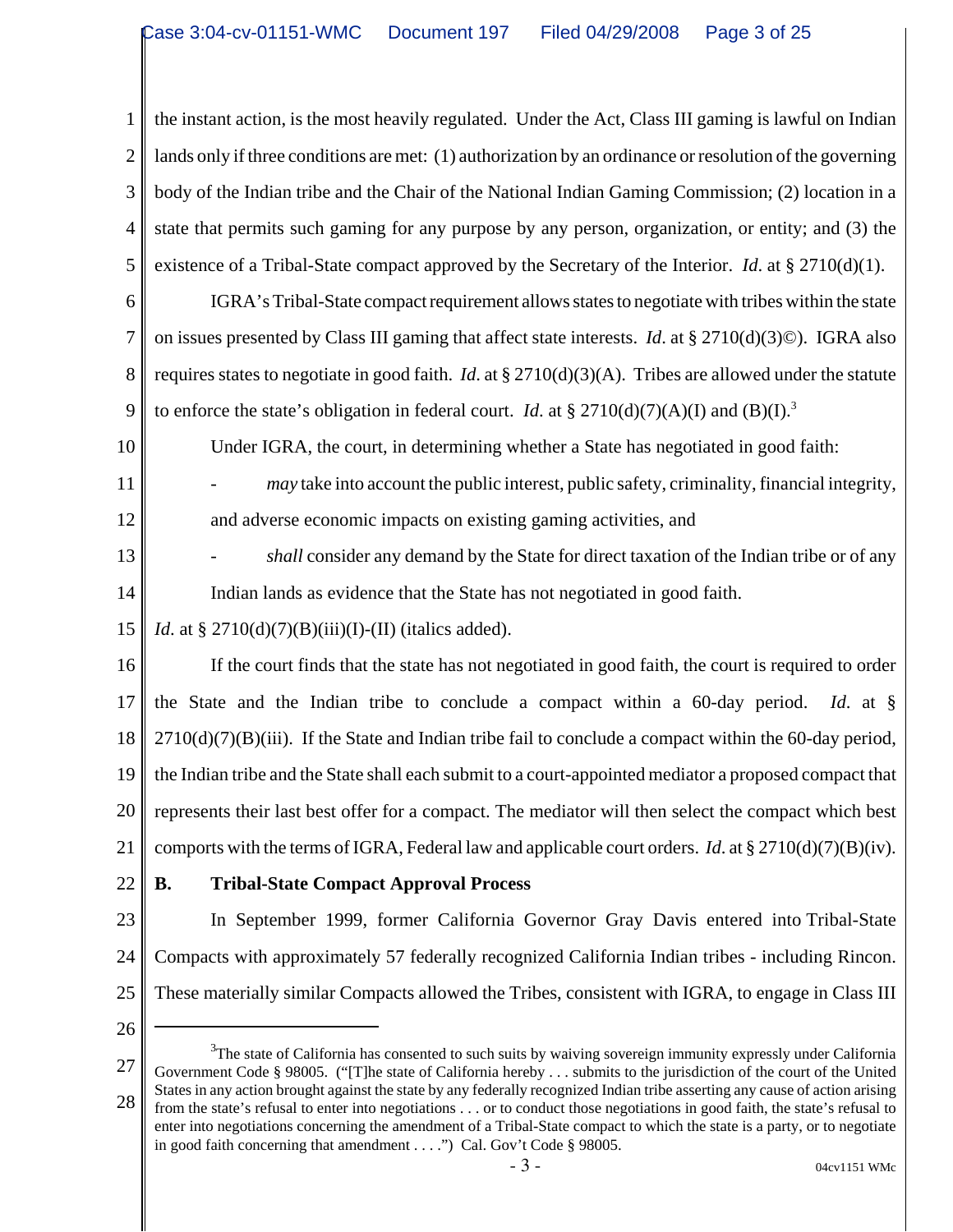|                            | Case 3:04-cv-01151-WMC<br>Filed 04/29/2008<br>Document 197<br>Page 4 of 25                                                                                                                                                                                                                                                                                                                                                                                                                                                   |  |  |  |  |
|----------------------------|------------------------------------------------------------------------------------------------------------------------------------------------------------------------------------------------------------------------------------------------------------------------------------------------------------------------------------------------------------------------------------------------------------------------------------------------------------------------------------------------------------------------------|--|--|--|--|
|                            |                                                                                                                                                                                                                                                                                                                                                                                                                                                                                                                              |  |  |  |  |
| $\mathbf{1}$               | gaming. In order for the Compacts to become effective, voters had to approve Proposition 1A, a voter                                                                                                                                                                                                                                                                                                                                                                                                                         |  |  |  |  |
| $\overline{2}$             | initiative to amend the California Constitution to address the California Supreme Court's                                                                                                                                                                                                                                                                                                                                                                                                                                    |  |  |  |  |
| 3                          | constitutionality concerns articulated in Hotel Employees and Restaurant Employees Int'l Union v.                                                                                                                                                                                                                                                                                                                                                                                                                            |  |  |  |  |
| $\overline{4}$             | Davis, 21 Cal. 4 <sup>th</sup> 585 (1999).                                                                                                                                                                                                                                                                                                                                                                                                                                                                                   |  |  |  |  |
| 5                          | On September 10, 1999, the California Legislature passed Proposition 1A. On March 7, 2000,                                                                                                                                                                                                                                                                                                                                                                                                                                   |  |  |  |  |
| 6                          | California voters approved Proposition 1A, amending the California Constitution to provide:                                                                                                                                                                                                                                                                                                                                                                                                                                  |  |  |  |  |
| 7<br>8<br>9<br>10          | " the Governor is authorized to negotiate and conclude compacts, subject to ratification<br>by the Legislature, for the operation of slot machines and for the conduct of lottery games and<br>banking and percentage card games by federally recognized Indian tribes on Indian lands in<br>California in accordance with federal law. Accordingly, slot machines, lottery games, and<br>banking and percentage card games are hereby permitted to be conducted and operated on<br>tribal lands subject to those compacts." |  |  |  |  |
| 11                         | Cal. Const. Art IV § 19(f); see also 25 U.S.C. § 2710(d)(8).                                                                                                                                                                                                                                                                                                                                                                                                                                                                 |  |  |  |  |
| 12                         | On May 5, 2000, the United States Secretary of the Interior approved the Compacts pursuant                                                                                                                                                                                                                                                                                                                                                                                                                                   |  |  |  |  |
| 13                         | to 25 U.S.C. § 2710(d)(8)(A). The Compacts were then published in the Federal Register and took                                                                                                                                                                                                                                                                                                                                                                                                                              |  |  |  |  |
| 14                         | effect. <sup>4</sup> See Fed. Reg. 31189 (May 16, 2000); See e.g. Indian Gaming Related Cases (Coyote Valley                                                                                                                                                                                                                                                                                                                                                                                                                 |  |  |  |  |
| 15                         | II), 331 F.3d 1094, 1103 (9 <sup>th</sup> Cir. 2003).                                                                                                                                                                                                                                                                                                                                                                                                                                                                        |  |  |  |  |
| 16                         | The Compact Amendment Process: Negotiations between the State and Rincon<br>C.                                                                                                                                                                                                                                                                                                                                                                                                                                               |  |  |  |  |
| 17                         | Section 4.3.3 of Rincon's Compact with the State expressly states that either a Tribe or the                                                                                                                                                                                                                                                                                                                                                                                                                                 |  |  |  |  |
| 18                         | State may request to renegotiate the Compact on the following issues: (1) the number of authorized                                                                                                                                                                                                                                                                                                                                                                                                                           |  |  |  |  |
| 19                         | gaming devices; (2) revenue sharing with non-gaming tribes; (3) the revenue sharing trust fund; and                                                                                                                                                                                                                                                                                                                                                                                                                          |  |  |  |  |
| 20                         | (4) the allocation of gaming device licenses. [Admin. Record, Exh. 42.]                                                                                                                                                                                                                                                                                                                                                                                                                                                      |  |  |  |  |
| 21                         | On February 28, 2003, the Davis Administration sent a letter to Rincon and all the Tribes who                                                                                                                                                                                                                                                                                                                                                                                                                                |  |  |  |  |
|                            |                                                                                                                                                                                                                                                                                                                                                                                                                                                                                                                              |  |  |  |  |
|                            | were a party to the Tribal-State Class III gaming contracts in order to request negotiations to amend                                                                                                                                                                                                                                                                                                                                                                                                                        |  |  |  |  |
|                            | Section 10.8 of the Compact. Specifically, Section $10.85$ of the Compacts provides a mechanism for                                                                                                                                                                                                                                                                                                                                                                                                                          |  |  |  |  |
|                            | <sup>4</sup> An additional five compacts, also identical to the Proposition 1A Compacts, were executed before the Governor's                                                                                                                                                                                                                                                                                                                                                                                                 |  |  |  |  |
|                            | submission of the Compacts to the Department of Interior for federal approval. See Federal Register March 16, 2000, July<br>6, 2000 and October 14, 2000.                                                                                                                                                                                                                                                                                                                                                                    |  |  |  |  |
| 22<br>23<br>24<br>25<br>26 | Section 10.8.3 of the Rincon Compact provides: "(a) The Tribe and the State shall, from time to time, meet to                                                                                                                                                                                                                                                                                                                                                                                                                |  |  |  |  |
| 27                         | review the adequacy of this Section 10.8, the Tribe's ordinance adopted pursuant thereto, and the Tribe's compliance with<br>its obligations under Section 10.8.2, to ensure that significant adverse impacts to the off-Reservation environment resulting<br>from projects undertaken by the Tribe may be avoided or mitigated. (b) At any time after January 1, 2003, but not later                                                                                                                                        |  |  |  |  |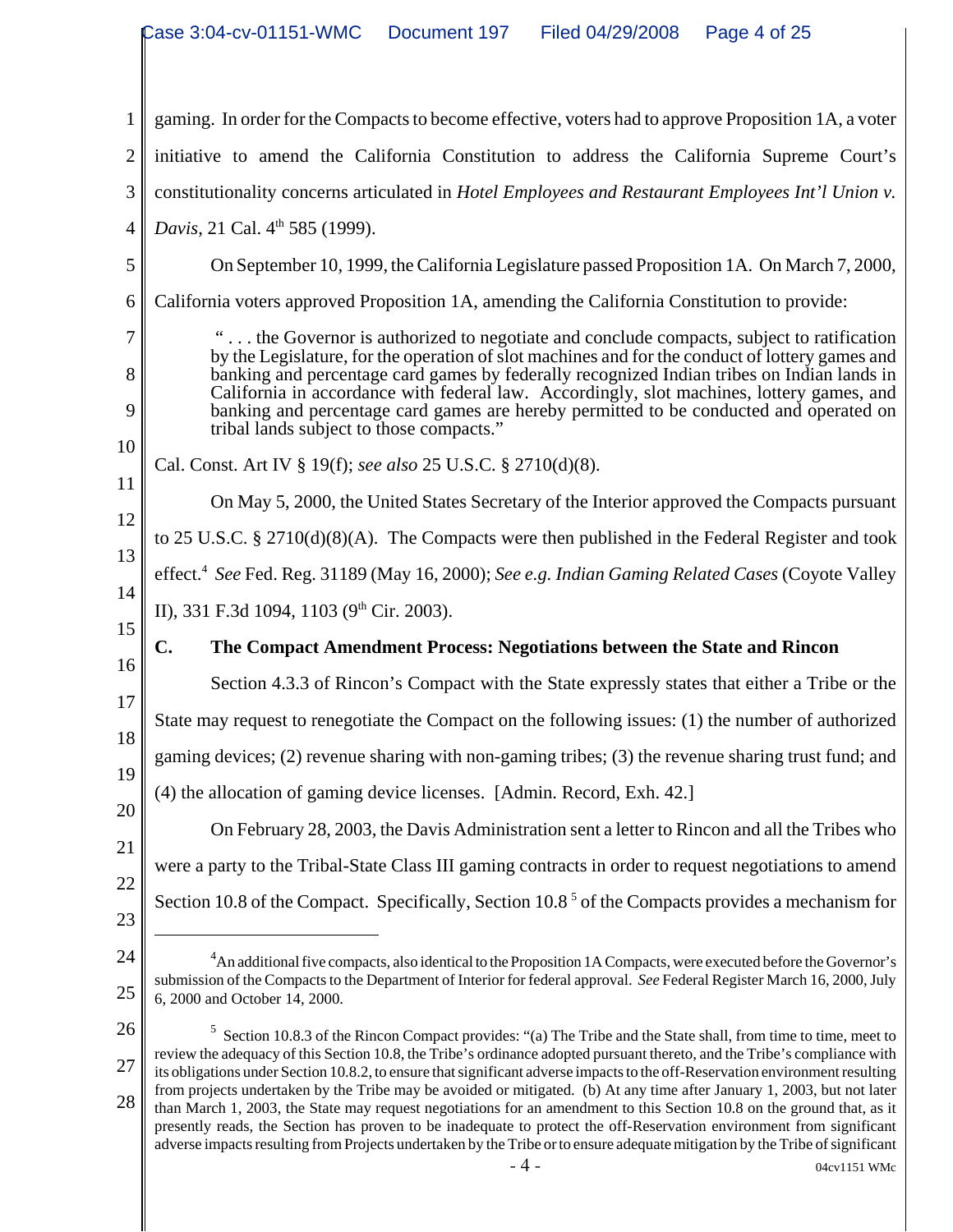1 2 the State and the Tribes to periodically address the adverse effects of off-reservation environmental impacts. [Admin. Record, Exhs. 42 and 44.]

3 4 5 6 7 8 9 10 11 Section 4.3.3<sup>6</sup> of Rincon's Compact provides the state and the Tribe with a mechanism for renegotiating the Compact on the issues of the authorized number of gaming devices and revenue sharing. [Admin. Record, Exh. 42.] A request for negotiation under Section 4.3.3 had to be made between March 7, 2003 and March 31, 2003. *Id*. On March 8, 2003, Rincon made a formal request to the Davis administration under Section 4.3.3 to negotiate provisions concerning the authorized number of gaming devices, revenue sharing and the allocation of licenses for additional gaming devices. [Admin. Record, Exh. 43.] On March 28, 2003, the Davis Administration also formally requested renegotiation of its Compact with Rincon over a variety of issues, including revenue sharing with the State and the authorized number of gaming devices. [Admin. Record, Exh. 45.]

12 13 14 15 In October 2003, the California electorate recalled Governor Gray Davis and elected Arnold Schwarzenegger as Governor. Due to the change in administrations, the Davis Administration withdrew its request for renegotiation of Section 10.8 on November 14, 2003. [Admin. Record, Exh. 1.]

16 17 18 19 20 On November 21, 2003, Rincon and nine other tribes wrote to the Schwarzenegger Administration to express an interest in continuing the Compact renegotiations previously undertaken with the Davis Administration. [Admin. Record, Exh. 2.] On December 16, 2003, the State of California wrote to Rincon and the nine additional tribes to acknowledge receipt of the November 21, 2003, letter. *Id*.

21

On January 7, 2004, the Governor appointed Daniel M. Kolkey as the State's compact

22

<sup>23</sup> 24 25 26 27 adverse off-Reservation environmental impacts and, upon such a request, the Tribe will enter into such negotiations in good faith. ©) On or after January 1, 2004 the Tribe may bring an action in federal court under 25 U.S.C. Sec. 2710(d)(7)(A)(I) on the ground that the State has failed to negotiate in good faith, provided that the Tribe's good faith in the negotiations shall also be in issue. In any such action, the court may consider whether the State's invocation of its rights under subdivision (b) of this Section 10.8.3 was in good faith. If the State has requested negotiations pursuant to subdivision (b) but, as of January 1, 2005, there is neither an agreement nor an order against the State under 25 U.S.C.  $Sec.2710(d)(7)(B)(iii)$ , then, on that date, the Tribe shall immediately cease construction and other activities on all projects then in progress that have the potential to cause adverse off-Reservations impacts, unless and until an agreement to amend this Section 10.8 has been concluded between the Tribe and the State."

 $6$  Section 4.3.3 of the Rincon Compact provides: "If requested to do so by either party after March 7, 2003, but not later than March 31, 2003, the parties will promptly commence negotiations in good faith with the Tribe concerning any matters encompassed by Section 4.3.1 and Section 4.3.2, and their subsections."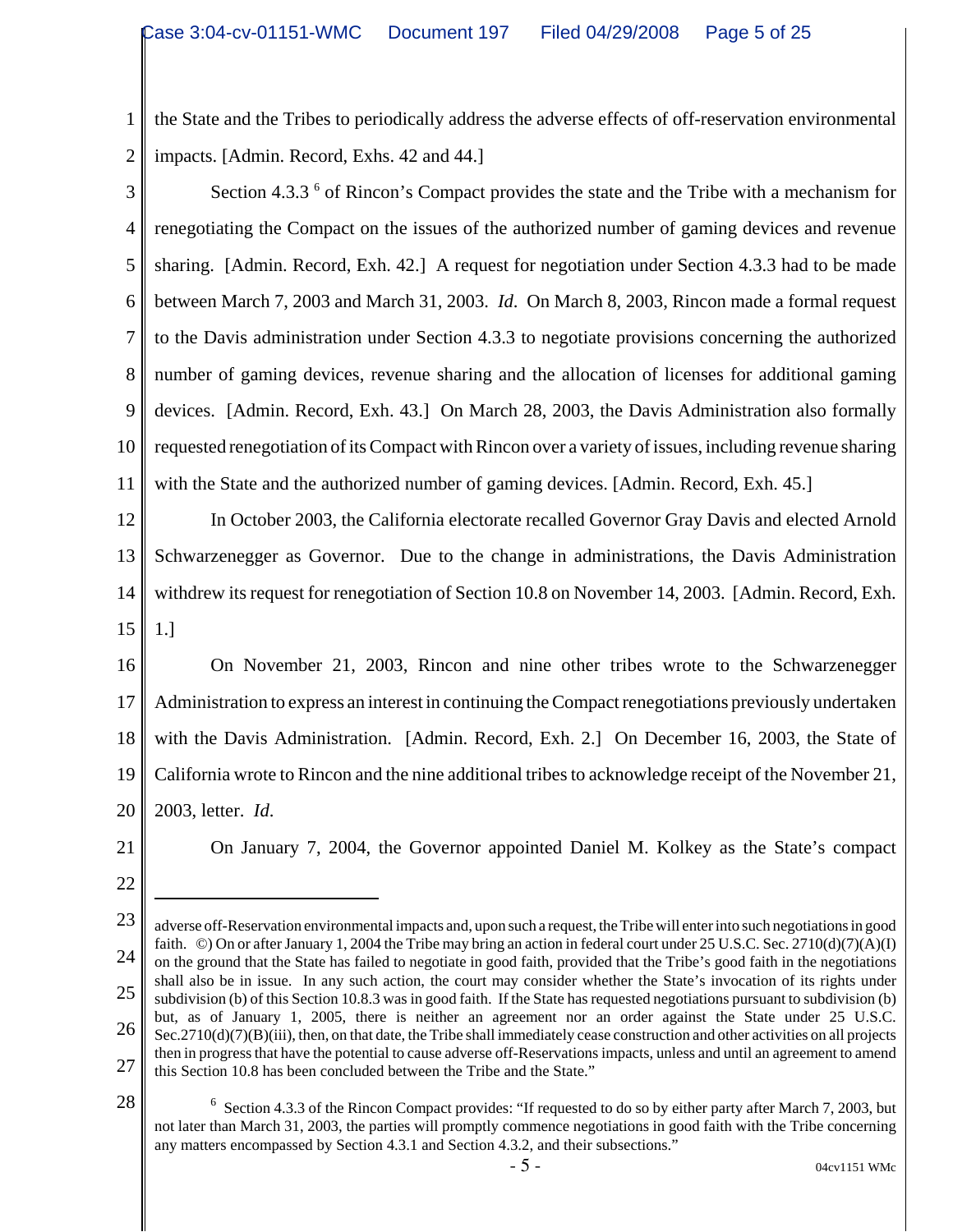1 2 3 4 negotiator. [Admin Record, Exh. 9.] Shortly after his appointment, Mr. Kolkey commenced negotiations on behalf of the State with a group of five tribes (the "Five Tribes"), *not including* Rincon. The Five Tribes contacted Mr. Kolkey directly and sought amendments to their Compacts. *Id.*

5 6 7 8 On February 26, 2004**,** Rincon sent a meet-and-confer letter to the State in accordance with Section 9.1<sup>7</sup> of the Compact to address the timing of negotiations, Section 10 of the Compact, licensing pool issues and the potential for off-track betting on Rincon's land. [Admin. Record, Exh. 3.]

9 10 11 12 On April 7, 2004, Rincon attended a negotiation session between the State's negotiator, Mr. Kolkey, and a coalition of various tribes. [Admin. Record, Exh. 9.] However, the April 7, 2004 session was limited to the issue of non-economic modifications to the compacts. *Id*. On April 21, 2004, Rincon requested separate compact negotiations with the State's negotiator. *Id*.

13 14 15 16 17 18 On or about May 12, 2004, the State replied telephonically to Rincon's February 26, 2004 request to meet-and-confer and proposed an available date of June 2, 2004 on which to meet. [Admin. Record, Exh. 4.] On June 2, 2004, Rincon participated in a meet-and-confer session pursuant to Section 9.1 of its Compact with the State's Chief Deputy of Legal Affairs Secretary, Paul Dobson. [Admin Record, Exhs. 7 and 48.] During the session, Rincon discussed its concerns with regard to: (1) the State's alleged failure to comply with Compact Section 4.3.3; (2) the impact of the Davis

<sup>20</sup> 21 22 23 24 25 26 27 28 <sup>7</sup> Section 9.1 of the Rincon Compact provides in pertinent part: "Voluntary Resolution; Reference to Other Means of Resolution. In recognition of the government-to-government relationship of the Tribe and the State, the parties shall make their best efforts to resolve dispute that occur under this Gaming Compact by good faith negotiations whenever possible. Therefore, without prejudice to the right of either party to seek injunctive relief against the other when circumstances are deemed to require immediate relief, the parties hereby establish a threshold requirement that disputes between the Tribe and the State first be subjected to a process of meeting and conferring in good faith in order to foster a spirit of cooperation and efficiency in the administration and monitoring of performance and compliance by each other with the terms, provisions, and conditions of this Gaming Compact as follows: (a) Either party shall give the other, as soon as possible after the event giving rise to the concern, a written notice setting forth, with specificity, the issues to be resolved. (b) The parties shall meet and confer in a good faith attempt to resolve the dispute through negotiation not later than 10 days after receipt of the notice, unless both parties agree in writing to an extension of time. c) If the dispute is not resolved to the satisfaction of the parties within 30 calendar days after the first meeting, then either party may seek to have the dispute resolved by an arbitrator in accordance with this section, but neither party shall be required to agree to submit to arbitration. (d) Disagreements that are not otherwise resolved by arbitration or other mutually acceptable means as provided in Section 9.3 may be resolved in the United States District Court where the Tribe's Gaming Facility is located, or is to be located, and the Ninth Circuit Court of Appeals, (or, if those federal courts lack jurisdiction, in any state court of competent jurisdiction and its related courts of appeal). The disputes to be submitted to court action include, but are not limited to, claims of breach or violation of this Compact , or failure to negotiate in good faith as required by the terms of this Compact. . . ."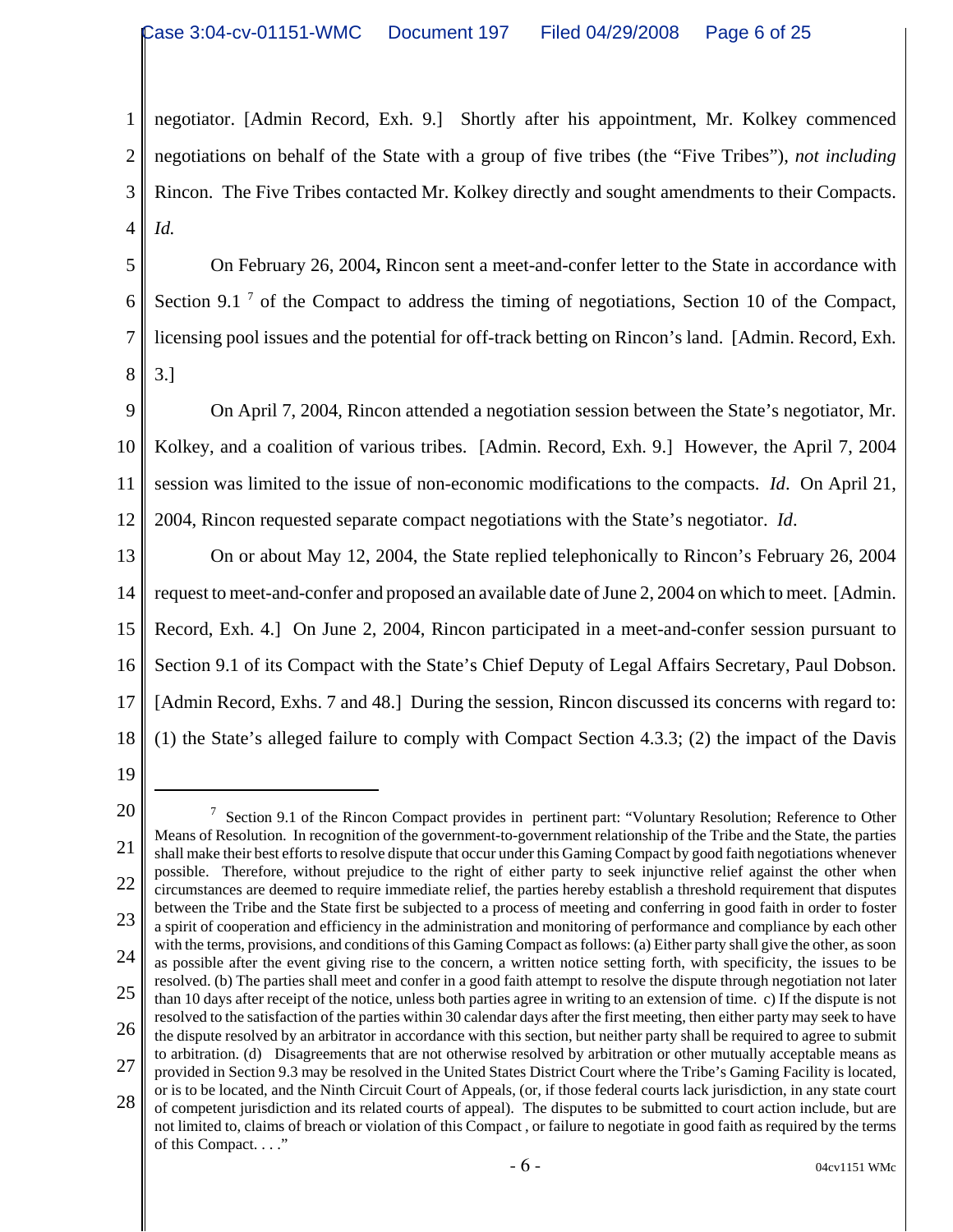| 1                    | Administration's withdrawal of the request to renegotiate Compact Section 10.8; (3) the number of   |
|----------------------|-----------------------------------------------------------------------------------------------------|
| $\overline{2}$       | gaming device licenses available under the 1999 Compacts; (4) administration of the licensing pool  |
| 3                    | and (5) off-track wagering. <sup>8</sup> [Admin. Record, Exh. 7.]                                   |
| 4                    | On June 4, 2004, Mr. Kolkey held a compact negotiation session with Rincon. [Admin.]                |
| 5                    | Record, Exh. 9.] A date of July 1, 2004 or July 2, 2004 was proposed for Rincon to attend a further |
| 6                    | compact negotiation session; however, the meeting ultimately did not go forward. Id., see also      |
| $\overline{7}$       | Admin. Record, Exh.8.] On June 9, 2004, Rincon filed its original complaint in federal court. [Doc. |
| 8                    | No. 1.]                                                                                             |
| 9                    | In a letter dated June 16, 2004 in response to Rincon's concerns about the withdrawal of the        |
| 10                   | Davis Administration's renegotiation request under Compact Section 10.8, the State confirmed that   |
| 11                   | "[it] will not require the Band to cease construction and other activities on projects in progress  |
| 12                   | pursuant to Compact Section 10.8.30), on the ground that no agreement amending Section 10.8 has     |
|                      |                                                                                                     |
|                      | been concluded by the Band by January 1, 2005 as provided by that section." [Admin Record, Exh.     |
|                      | 7.1                                                                                                 |
|                      | On November 4, 2005, the parties attended a settlement meeting in San Francisco. [Admin.            |
| 13<br>14<br>15<br>16 | Record, Exh. 16.] At that meeting, the State made an offer to Rincon to enter into an amendment to  |

- 18 compact negotiation session with Mr. Kolkey on June 4, 2004. The new offer was as follows:
- 19 20
- 21 22

23

24

25

26

 2. The Tribe would be required to maintain its existing Gaming Device licenses, but the parties would negotiate over the amount of the contributions made by the Tribe to the Revenue Sharing Trust Fund in connection therewith;

 "1. The State would agree to allow the Tribe to operate an additional 900 Gaming Devices outside of the licensing pool established in the Tribe's existing compact as long as the total number of Gaming Devices in operation by the Tribe do not exceed 2500 Gaming Devices;

3. The Tribe would pay annually to the State 15% of the average net win for each of the additional Gaming Devices outside of the licensing system that it operates pursuant to the compact amendment, provided that the average net win is calculated on the basis of all Gaming Devices operated by the Tribe;

4. The Tribe would pay to the State, for the duration of the compact term, an annual fee equal to 15% of the net win in Fiscal Year 2004 from the Gaming Devices in operation at the Tribe's casino;

27 28

> <sup>8</sup> Rincon is no longer asserting a claim based on an alleged failure of the State to negotiate a codicil to the Compact regarding off-track betting. [Doc. No. 108, 4:13-14.]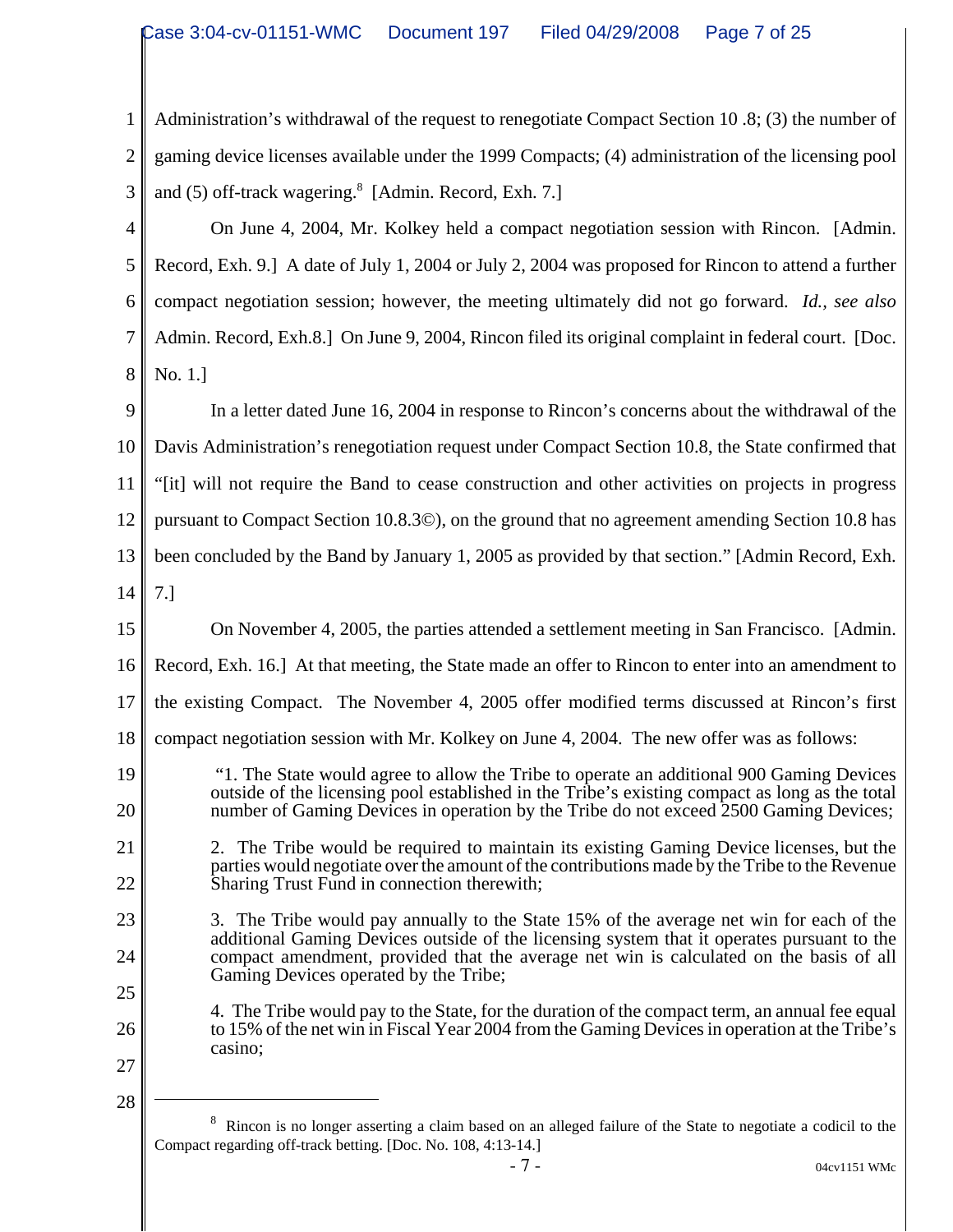|                | Case 3:04-cv-01151-WMC<br>Document 197<br>Filed 04/29/2008<br>Page 8 of 25                                                                                                                                                                                                               |  |  |  |  |  |
|----------------|------------------------------------------------------------------------------------------------------------------------------------------------------------------------------------------------------------------------------------------------------------------------------------------|--|--|--|--|--|
|                |                                                                                                                                                                                                                                                                                          |  |  |  |  |  |
|                |                                                                                                                                                                                                                                                                                          |  |  |  |  |  |
| 1              | 5. The term of the amended compact would be the same as that of the existing compact;                                                                                                                                                                                                    |  |  |  |  |  |
| $\overline{2}$ | 6. A portion of the Tribe's payment to the State could be designated for San Diego County                                                                                                                                                                                                |  |  |  |  |  |
| 3              | and CalTrans, which amount would be negotiated between the Tribe and the State. Your letter<br>to Mr. Kolkey suggests that those payments to San Diego County and CalTrans would be                                                                                                      |  |  |  |  |  |
| 4              | pursuant to an intergovernmental agreement with each governmental entity. Although not part<br>of our offer, we are open to negotiating such an arrangement;                                                                                                                             |  |  |  |  |  |
| 5              | 7. Except as set forth in paragraphs 5 and 8, the amendment would contain the same non-                                                                                                                                                                                                  |  |  |  |  |  |
| 6              | economic provisions as the Pala Compact Amendment;                                                                                                                                                                                                                                       |  |  |  |  |  |
| 7              | 8. The Tribe will be afforded an exclusivity provision, the terms of which will be subject to<br>further negotiation. Your letter suggests that the exclusivity provisions would be 'similar' to<br>the Pala compact amendment. While we did not specifically offer that, we are open to |  |  |  |  |  |
| 8              | negotiations on that point."                                                                                                                                                                                                                                                             |  |  |  |  |  |
| 9              | [Admin. Record, Exhs. 16, 50.]                                                                                                                                                                                                                                                           |  |  |  |  |  |
| 10             | On January 25, 2006, Rincon responded to the State's offer proposing an increase in gaming                                                                                                                                                                                               |  |  |  |  |  |
| 11             | machines from 1,000 up to 2,500 with a fee of \$4,350 per device. [Admin. Record. Exhs. 19, 20, 50]                                                                                                                                                                                      |  |  |  |  |  |
| 12             | and 51.] In addition, Rincon proposed that such fees paid be disbursed as follows:                                                                                                                                                                                                       |  |  |  |  |  |
| 13             | "First, a portion of the fee representing the Tribe's proportional share of all actual and<br>reasonable regulatory costs (the CGCC budget and the DGC budget) shall be deducted and                                                                                                     |  |  |  |  |  |
| 14             | disbursed to the appropriate State agency.                                                                                                                                                                                                                                               |  |  |  |  |  |
| 15<br>16       | Second, the remaining fees shall be deposited into an escrow account from which<br>disbursements may only be made pursuant to intergovernmental agreements between the Tribe<br>and eligible local governments and State agencies.                                                       |  |  |  |  |  |
| 17             | Disbursements can only be made for purposes directly related to mitigation or infrastructure<br>development.                                                                                                                                                                             |  |  |  |  |  |
| 18             | Intergovernmental agreements shall also allow for payment for tribally provided services                                                                                                                                                                                                 |  |  |  |  |  |
| 19             | directly related to additional mitigation, infrastructure development and problem gambling<br>related services."                                                                                                                                                                         |  |  |  |  |  |
| 20             | [Admin. Record, Exh. 19.]                                                                                                                                                                                                                                                                |  |  |  |  |  |
| 21             | To the extent devices exceeded 2,500, Rincon similarly proposed a \$4,350 fee per device with                                                                                                                                                                                            |  |  |  |  |  |
| 22             | an ability on behalf of the State to renegotiate for a higher rate if such fees were inadequate to cover                                                                                                                                                                                 |  |  |  |  |  |
| 23             | costs directly related to Rincon Tribal gaming. Rincon also proposed "[c]larifying amendments to                                                                                                                                                                                         |  |  |  |  |  |
| 24             | Section 4 consistent with CGCC interpretations regarding licenses for devices 351 through 1600."                                                                                                                                                                                         |  |  |  |  |  |
| 25             | Id.                                                                                                                                                                                                                                                                                      |  |  |  |  |  |
| 26             | On January 27, 2006, the State informed Rincon by detailed letter that it could not accept its                                                                                                                                                                                           |  |  |  |  |  |
| 27             | January 25, 2006 proposal. [Admin. Record, Exh. 20.] On May 5, 2006, Rincon submitted a revised                                                                                                                                                                                          |  |  |  |  |  |
| 28             | offer to the State in response to the State's January 27, 2006 letter. [Admin. Record, Exh. 21.] In the                                                                                                                                                                                  |  |  |  |  |  |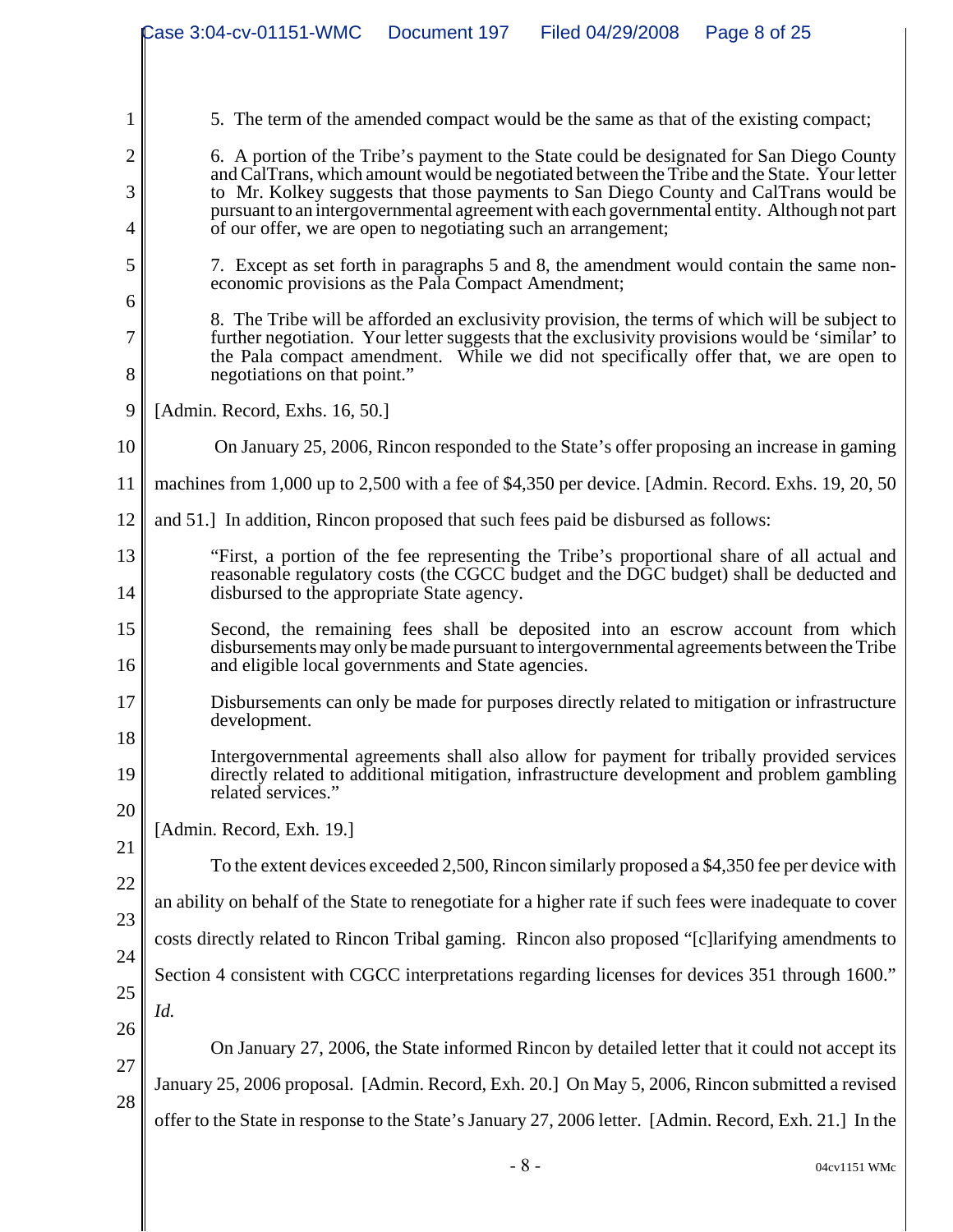|                | Case 3:04-cv-01151-WMC<br>Filed 04/29/2008<br>Page 9 of 25<br>Document 197                                                                                                                                                                                                          |  |  |  |  |  |
|----------------|-------------------------------------------------------------------------------------------------------------------------------------------------------------------------------------------------------------------------------------------------------------------------------------|--|--|--|--|--|
|                |                                                                                                                                                                                                                                                                                     |  |  |  |  |  |
| 1              | letter, Rincon identified the differences between the May 5, 2006 offer and the previous January 25,                                                                                                                                                                                |  |  |  |  |  |
| $\overline{2}$ | 2006 offer, writing: "The major changes in the offer from the offer on January 25, 2006 are:                                                                                                                                                                                        |  |  |  |  |  |
| 3              | - The request for machine 1,601 to 2,500 $\omega$ \$4,350 per device has been replaced with two                                                                                                                                                                                     |  |  |  |  |  |
| 4              | tiers: (1) machines 1,601 to 2,000 $\circledcirc$ \$4,350 per device per year; and (2) machines 2,001 to<br>$2,500 \& 6,000$ per device per year                                                                                                                                    |  |  |  |  |  |
| 5              | - The provision that allows for the funds to be used to pay for or reimburse the Tribe for<br>Tribally funded improvements and programs has been removed.                                                                                                                           |  |  |  |  |  |
| 6<br>7         | [Admin. Record, Exh. 21.]                                                                                                                                                                                                                                                           |  |  |  |  |  |
| 8              | On July 28, 2006, Rincon provided a further letter to the State setting forth additional topics                                                                                                                                                                                     |  |  |  |  |  |
| 9              | for discussion and resolution between the parties which included the following issues: (1) dispute                                                                                                                                                                                  |  |  |  |  |  |
| 10             | resolution, (2) local government mitigation of off reservation impacts, (3) tort liability, (4) patron                                                                                                                                                                              |  |  |  |  |  |
| 11             | disputes, $(5)$ health and safety, building codes and inspection, $(6)$ financing flexibility, $(7)$ labor, $(8)$                                                                                                                                                                   |  |  |  |  |  |
| 12             | term of the compact, and (9) gaming device testing. [Admin. Record, Exh. 22.]                                                                                                                                                                                                       |  |  |  |  |  |
| 13             | On September 12, 2006, Rincon attended a compact negotiation session with the State.                                                                                                                                                                                                |  |  |  |  |  |
| 14             | [Admin. Record, Exh. 29.] Rincon and the State met again on October 5, 2006. [Admin. Record, Exh.                                                                                                                                                                                   |  |  |  |  |  |
| 15             | 31.] On October 23, 2006, the State extended a revised offer to Rincon by letter indicating that "[t]he                                                                                                                                                                             |  |  |  |  |  |
| 16             | terms of this proposal are similar to those accepted by the Pauma and Pala Bands (tribes, like Rincon,                                                                                                                                                                              |  |  |  |  |  |
| 17             | that face similar competitive constraints given their location and proximity to the Pechanga band's                                                                                                                                                                                 |  |  |  |  |  |
| 18             | casino complex) ": [Admin. Record, Exh.35.]                                                                                                                                                                                                                                         |  |  |  |  |  |
| 19             | "A. The State would agree to allow the Band to operate an additional 900 Gaming Devices<br>outside of the licensing pool established in the Band's existing compact as long as the total<br>number of Gaming Devices in operation by the Band does not exceed 2,500 Gaming Devices. |  |  |  |  |  |
| 20<br>21       | B. The Band would be required to maintain its existing Gaming Device licenses, but the<br>parties would negotiate over the amount of the contributions made by the Band to the RSTF<br>in connection therewith.                                                                     |  |  |  |  |  |
| 22<br>23       | C. The Band would pay annually to the State 15% of the average net win for each of the<br>additional Gaming Devices outside of the licensing system that it operates pursuant to the                                                                                                |  |  |  |  |  |
| 24<br>25       | compact amendment, i.e., flat percentage, sliding scale based on the net win for certain<br>numbers of devices, sliding scale based on levels of net win, etc. provided that the average net<br>win is calculated on the basis of all Gaming Devices operated by the Band.          |  |  |  |  |  |
| 26             | D. The Band would pay to the State, for the duration of the compact term, an annual payment<br>equal to approximately 10% of the net win in calendar year 2005 from the Gaming Devices<br>in operation at the Band's casino.                                                        |  |  |  |  |  |
| 27             | E. The term of the amended compact would be extended to December 31, 2025.                                                                                                                                                                                                          |  |  |  |  |  |
| 28             | F. The State would consider deducting from the Band's payment to the State a portion of such<br>funds designated for San Diego County and/or the California Department of Transportation                                                                                            |  |  |  |  |  |
|                | $-9-$<br>04cv1151 WMc                                                                                                                                                                                                                                                               |  |  |  |  |  |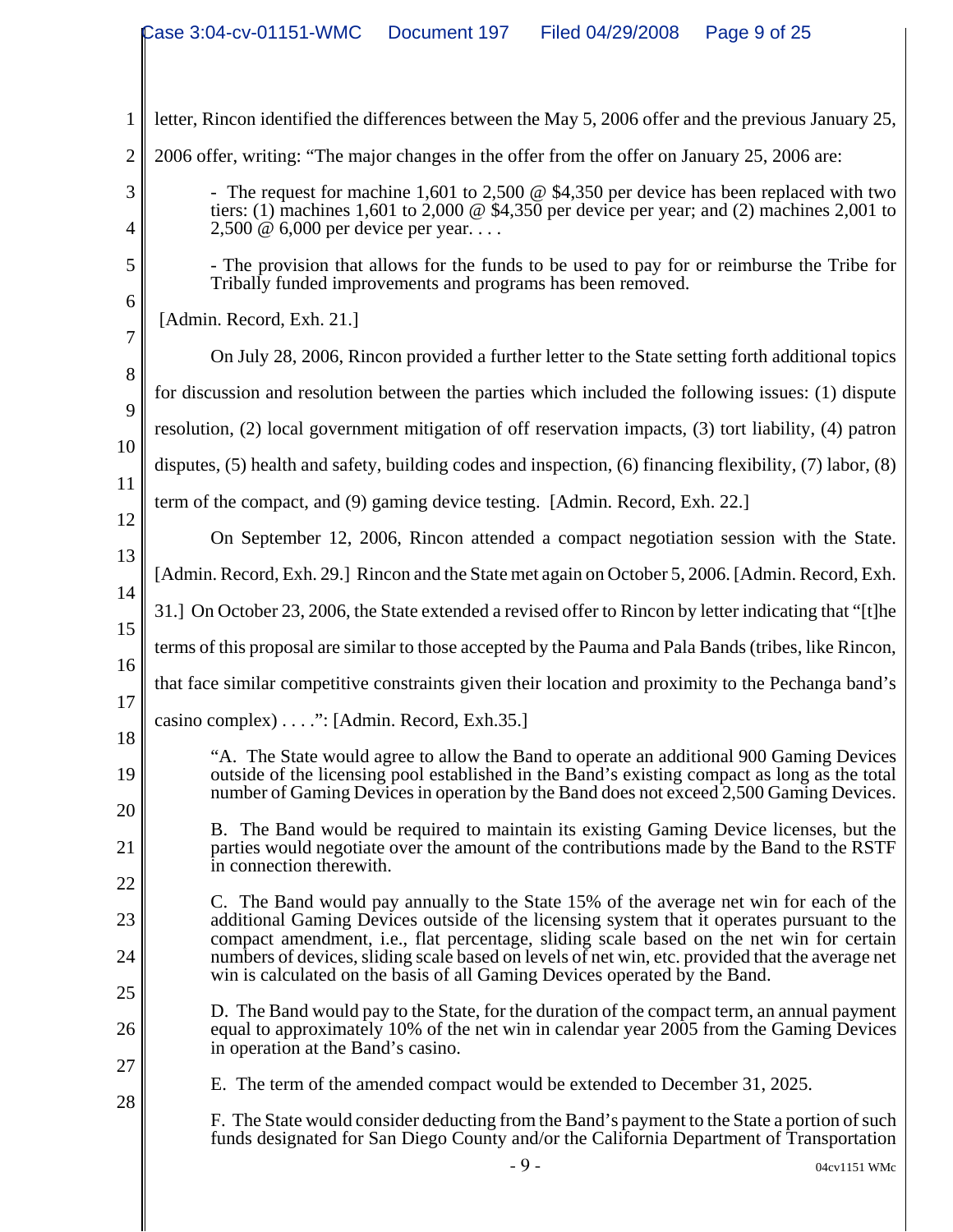|                                                                                                            | Case 3:04-cv-01151-WMC<br>Document 197<br>Filed 04/29/2008<br>Page 10 of 25                                                                                                                                                                                                                                                                                                                        |  |  |  |  |  |
|------------------------------------------------------------------------------------------------------------|----------------------------------------------------------------------------------------------------------------------------------------------------------------------------------------------------------------------------------------------------------------------------------------------------------------------------------------------------------------------------------------------------|--|--|--|--|--|
| 1<br>$\overline{2}$                                                                                        | for mitigation of off-reservation impacts, which amount would be negotiated between the Band<br>and the State.<br>G. Except as set forth in paragraphs E and H, the amendment would contain non-economic<br>provisions similar to those in the Pala Compact Amendment, with the understanding that the<br>final terms of each provision shall be subject to negotiation by the Band and the State. |  |  |  |  |  |
| 3<br>4                                                                                                     |                                                                                                                                                                                                                                                                                                                                                                                                    |  |  |  |  |  |
| 5<br>6                                                                                                     | H. The Band would be afforded an exclusivity provision, the terms of which would be subject<br>to further negotiation."                                                                                                                                                                                                                                                                            |  |  |  |  |  |
|                                                                                                            | [Admin. Record, Exh.35.]                                                                                                                                                                                                                                                                                                                                                                           |  |  |  |  |  |
| $\overline{7}$                                                                                             | On October 31, 2006, the State submitted an alternative proposal to Rincon in response to an                                                                                                                                                                                                                                                                                                       |  |  |  |  |  |
| 8                                                                                                          | email inquiry made by Rincon on October 26, 2006. [Admin. Record, Exhs. 36 and 37.] The State                                                                                                                                                                                                                                                                                                      |  |  |  |  |  |
| 9<br>offered: "[w]ith no extension of the term of the existing Compact and in consideration of the         |                                                                                                                                                                                                                                                                                                                                                                                                    |  |  |  |  |  |
| 10<br>authorization to operate 400 additional Gaming Devices the Band is not authorized to operate under   |                                                                                                                                                                                                                                                                                                                                                                                                    |  |  |  |  |  |
| 11<br>its existing Compact in order to assure the financial health of the RSTF, the Band would make a flat |                                                                                                                                                                                                                                                                                                                                                                                                    |  |  |  |  |  |
| 12                                                                                                         | annual payment to the RSTF of \$2,000,000 to maintain its existing 1,250 Gaming Device licenses.                                                                                                                                                                                                                                                                                                   |  |  |  |  |  |
| 13                                                                                                         | In addition, the Band would make an annual revenue sharing payment to the State of 25% of the net                                                                                                                                                                                                                                                                                                  |  |  |  |  |  |
| 14                                                                                                         | win on those 400 additional Gaming Devices." [Admin. Record, Exh. 37.] On November 3, 2006,<br>15<br>Rincon informed the State by detailed letter that it could not accept its October 31, 2006 proposal.<br>16<br>[Admin. Record, Exh. 38.]                                                                                                                                                       |  |  |  |  |  |
|                                                                                                            |                                                                                                                                                                                                                                                                                                                                                                                                    |  |  |  |  |  |
|                                                                                                            |                                                                                                                                                                                                                                                                                                                                                                                                    |  |  |  |  |  |
| 17                                                                                                         | II.                                                                                                                                                                                                                                                                                                                                                                                                |  |  |  |  |  |
| 18<br>STANDARD: MOTION FOR SUMMARY JUDGMENT                                                                |                                                                                                                                                                                                                                                                                                                                                                                                    |  |  |  |  |  |
| 19                                                                                                         | Summary judgment is appropriate under Rule $56(c)$ where the moving party demonstrates the                                                                                                                                                                                                                                                                                                         |  |  |  |  |  |
| 20                                                                                                         | absence of a genuine issue of material fact and entitlement to judgment as matter of law. See Fed. R.                                                                                                                                                                                                                                                                                              |  |  |  |  |  |
| 21                                                                                                         | Civ. P. 56 (c); Celotex Corp. v. Catrett, 477 U.S. 317, 322, 106 S.Ct. 2548, 91 L.Ed.2d 265 (1986).                                                                                                                                                                                                                                                                                                |  |  |  |  |  |
| 22                                                                                                         | A fact is material when, under the governing substantive law, it could affect the outcome of the case.                                                                                                                                                                                                                                                                                             |  |  |  |  |  |
| 23                                                                                                         | Anderson v. Liberty Lobby, Inc., 477 U.S. 242, 248, 106 S. Ct. 2505, 91 L.Ed.2d 202 (1986); Freeman                                                                                                                                                                                                                                                                                                |  |  |  |  |  |
| 24                                                                                                         | v. Apaio, 125 F.3d 732, 735 ( $9th$ Cir. 1997). A dispute about a material fact is genuine if "the evidence"                                                                                                                                                                                                                                                                                       |  |  |  |  |  |
| 25                                                                                                         | is such that a reasonable jury could return a verdict for the nonmoving party." Anderson, 477 U.S.                                                                                                                                                                                                                                                                                                 |  |  |  |  |  |
| 26                                                                                                         | at 248.                                                                                                                                                                                                                                                                                                                                                                                            |  |  |  |  |  |
| 27<br>28                                                                                                   | A party seeking summary judgment always bears the initial burden of establishing the absence                                                                                                                                                                                                                                                                                                       |  |  |  |  |  |
|                                                                                                            | of a genuine issue of material fact. Celotex, 477 U.S. at 323. The moving party can satisfy this burden                                                                                                                                                                                                                                                                                            |  |  |  |  |  |
|                                                                                                            | $-10-$<br>04cv1151 WMc                                                                                                                                                                                                                                                                                                                                                                             |  |  |  |  |  |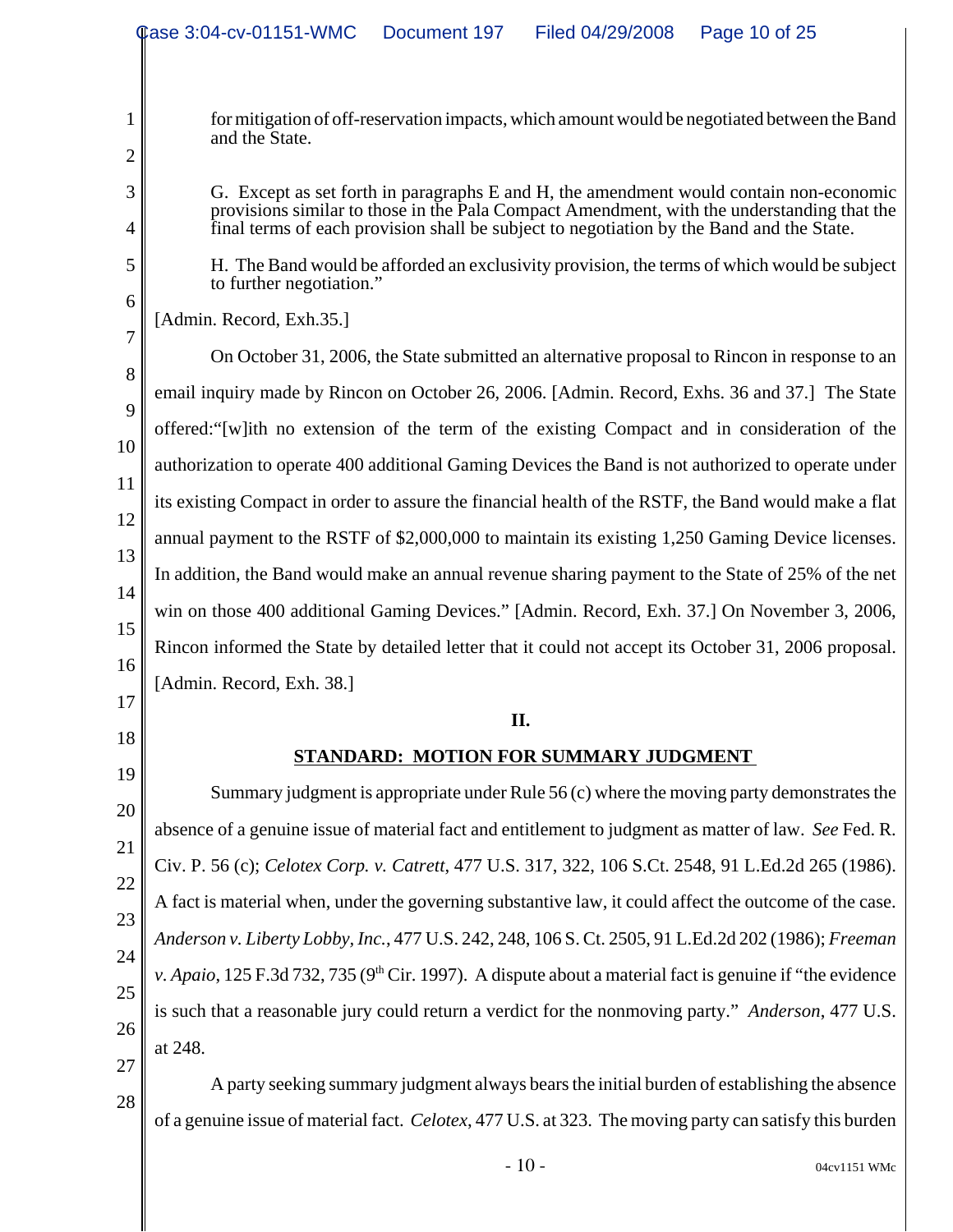1 2 3 4 5 in two ways: (1) by presenting evidence that negates an essential element of the nonmoving party's case; or (2) by demonstrating that the nonmoving party failed to make a showing sufficient to establish an element essential to that party's case on which that party will bear the burden of proof at trial. *Id.* at 322-23. "Disputes over irrelevant or unnecessary facts will not preclude a grant of summary judgment." *T.W. Elec. Serv., Inc. v. Pac. Elec. Contractors Ass'n*, 809 F.2d 626, 630 (9<sup>th</sup> Cir.)

6 7 8 9 10 11 12 13 "The district court may limit its review to the document submitted for the purpose of summary judgment and those parts of the record specifically referenced therein." *Carmen v. San Francisco Unified Sch. Dist.*, 237 F.3d 1026, 1030 (9<sup>th</sup> Cir. 2001). Therefore, the court is not obligated "to scour the record in search of a genuine issue of triable fact." *Keenan v. Allen*, 91 F.3d 1275, 1279 (9<sup>th</sup> Cir. 1996) (citing *Richards v. Combined Inc. Co.*, 55 F.3d 247, 251 ( $7<sup>th</sup>$  Cir. 1995). If the moving party fails to discharge this initial burden, summary judgment must be denied and the court need not consider the nonmoving party's evidence. *Adickes v. S.H. Kress & Co.*, 398 U.S. 144, 159-60, 90 S.Ct. 1598, 26 L.Ed.2d 142 (1970).

14 15 16 17 18 19 20 21 22 If the moving party meets this initial burden, the nonmoving party cannot defeat summary judgment merely by demonstrating "that there is some metaphysical doubt as to the material facts." *Matsushita Elec. Indus. Co. Ltd. v. Zenith Radio Corp*., 475 U.S. 574, 586, 106 S.Ct. 1348, 89 L.Ed.2d 538 (1986); *Triton Energy Corp. v. Square D. Co.*, 68 F.3d 1216, 1221 (9<sup>th</sup> Cir. 1995) (citing *Anderson*, 477 U.S. at 252) ("The mere existence of a scintilla of evidence in support of the nonmonving party's position is not sufficient.") Rather, the nonmoving party must "go beyond the pleadings and by her own affidavits or by 'the depositions, answers to interrogatories, and admissions on file,' designate 'specific facts showing that there is a genuine issue for trial.'" *Celotex*, 477 U.S. at 324 (quoting Fed. R. Civ. P. 56 (e)).

23 24 25 26 27 When making this determination, the court must view all inferences drawn from the underlying facts in the light most favorable to the nonmoving party. *See Matsushita*, 475 U.S. at 587. "Credibility determinations, the weighing of evidence, and the drawing of legitimate inferences from the facts are jury functions, not those of a judge, [when] he [or she] is ruling on a motion for summary judgment." *Anderson*, 477 U.S. at 255.

28 ///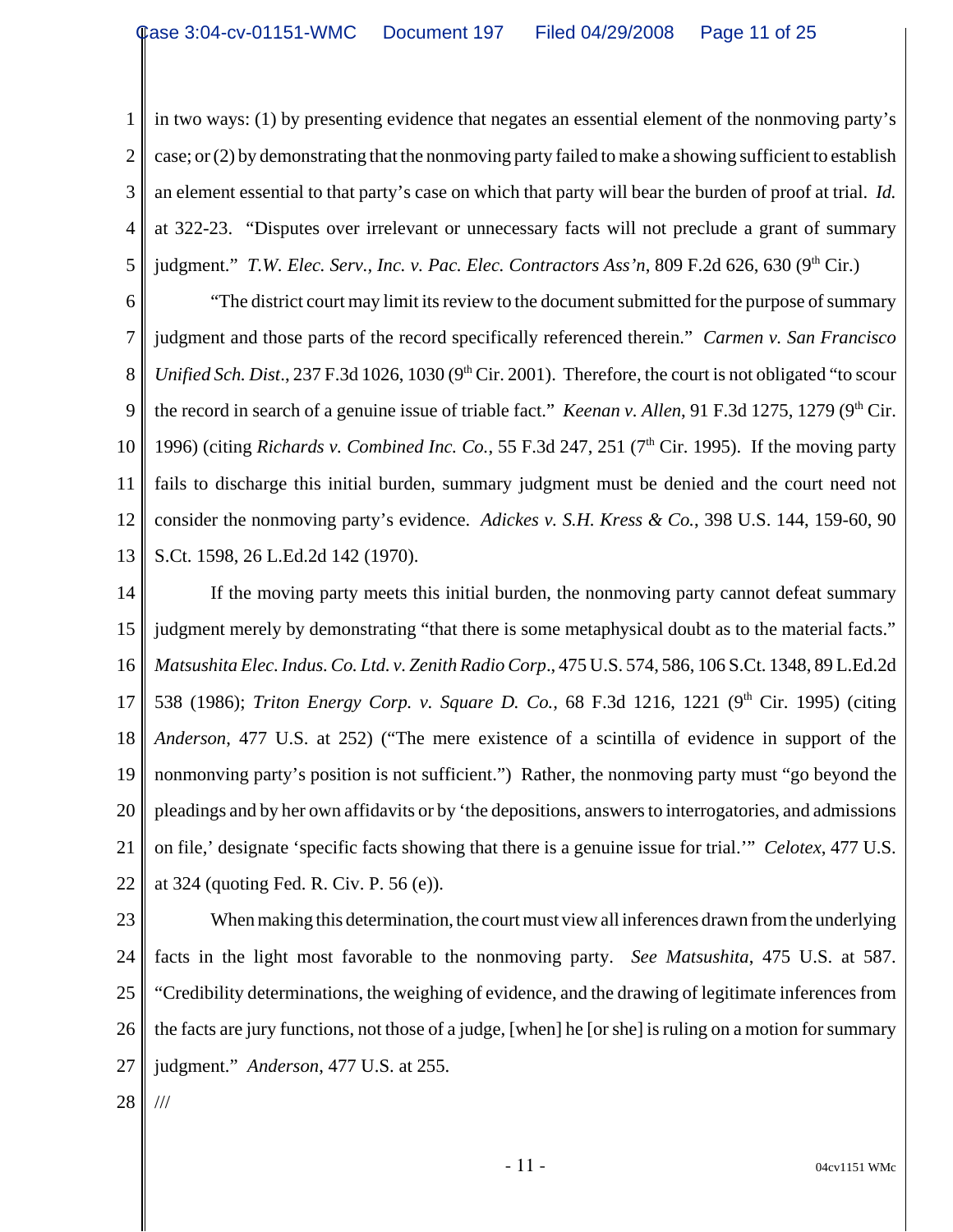1 2 3 4 5 6 7 8 9 10 11 12 13 14 15 16 17 18 19 20 21 22 23 24 25 26 27 28  $-12 - 04 \text{cv} 1151 \text{ WMc}$ **III. DISCUSSION A. Good Faith In Compact Amendment Negotiations - Procedural Issues 1. Delay In Responding To Rincon's Request To Meet-And-Confer** Rincon contends that, although it contacted the State to express an interest in negotiations in accordance with the procedure set forth in its Compact, the State was dilatory and cavalier in responding to Rincon even though the State initially acknowledged receipt of Rincon's request and indicated that a representative of the State would "contact you shortly to schedule a meeting." [Rincon Motion, 38-41; Rincon Opposition, 24:4-10; Admin. Record, Exh. 2.] During the period of delay, which lasted approximately three to four months, Rincon contends the landscape of gaming in California changed based on expansive compact amendments negotiated early on between the State and tribes with locations and markets unlike that of Rincon. (Rincon Motion, 38:15-21.) **2. Delay In Contacting The State And Responding To The State's Requests For Information** The State argues that Rincon is responsible for the delays in the negotiation process by failing to contact the State's newly appointed compact negotiator, failing to submit timely proposals and other information needed to hold a productive negotiation session and taking various three-month intervals in which to respond to the State's multiple offers. (State's Motion 16:16-17:25.) **3. No Procedural Breach Of The Duty To Negotiate In Good Faith** From a careful review of the total history of negotiations as documented by the joint administrative record, the Court does not find a procedural violation of the duty to negotiate in good faith. The record demonstrates that both parties were, at times, less than prompt in responding to each other as well as in providing background material to assist in the negotiations. Justifiable delays were caused in November and December of 2003 (a time when Rincon first made its request for negotiations to the Schwarzenegger Administration) due to the transition from the Davis Administration to the new regime. Moreover, Rincon's November 2003 request to negotiate, made under Section 4.3.3 of the Compacts, does not set forth a concrete time period in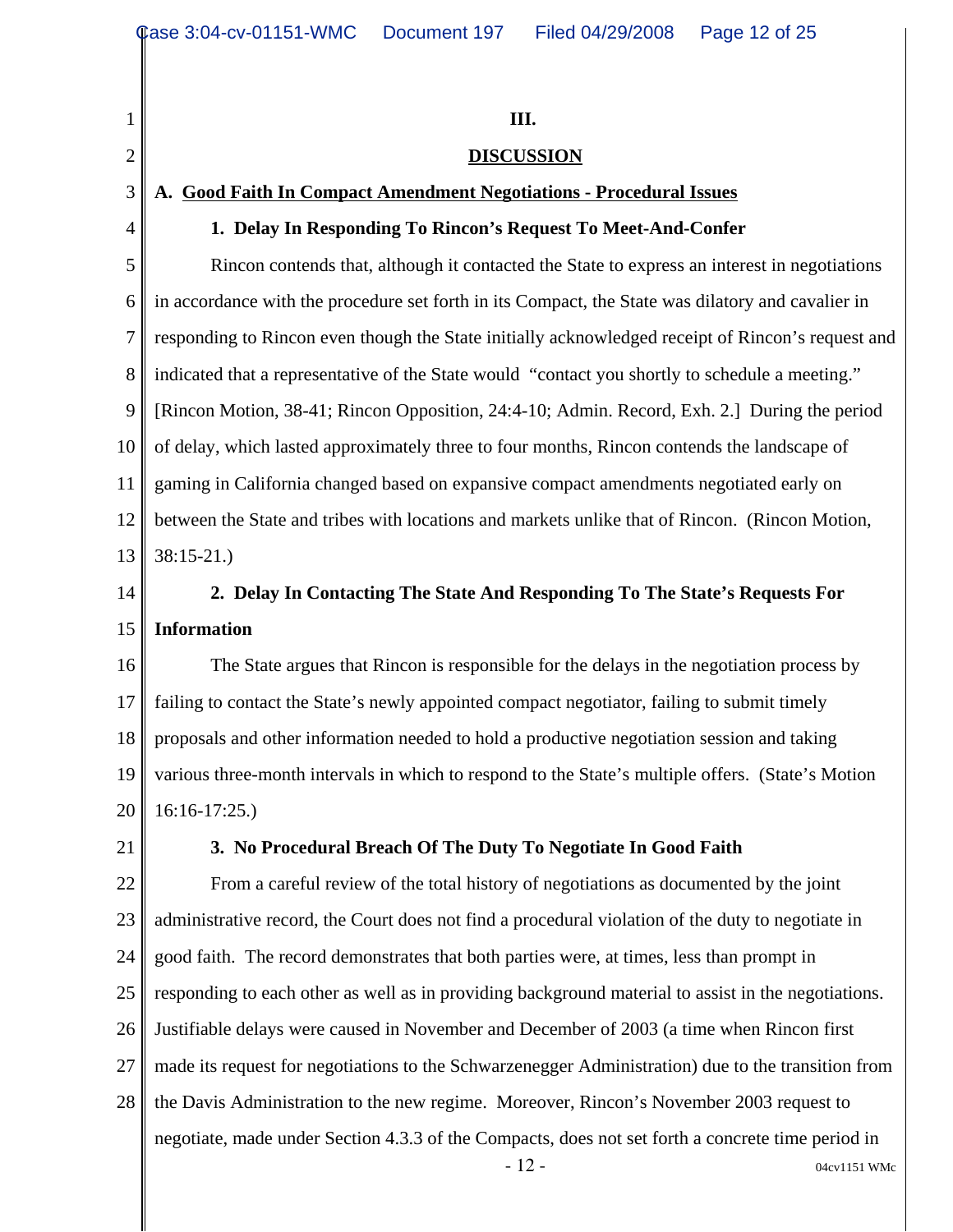1 2 3 4 5 which the parties must begin negotiations. Thus, although the Schwarzenegger Administration indicated in its December 16, 2003 letter that it would "shortly" schedule a negotiation meeting with Rincon and the other tribes who co-signed the November 21, 2003 request to negotiate, the Schwarzenegger Administration was under no specific deadline to respond. [Admin. Record, Exh. 2.]

6 7 8 9 10 11 12 13 14 With respect to Rincon's February 26, 2004 meet-and-confer letter to the State under Section 9.1 of the Compact, the State was required to respond to Rincon within 10 days, but apparently failed to do so until May 12, 2004. [Admin. Record, Exhs. 3-4.] From the joint administrative record, it appears the long delay resulted from the parties' mutual attempts to compile documents for the requested meet-and-confer session (Rincon's Motion, 7:5-9, State's Motion 6:7-14, Admin. Record, Exh. 47.) It is clear, however, that despite the delay, the parties did finally meet-and-confer on June 2, 2004. [Admin. Record, Exhs. 5-6.] Because the parties were able to meet and confer in June 2004, as well as meet with the state negotiator in the months and years thereafter, the Court does not find procedural bad faith on the part of the State.

15 16 17 18 19 20 21 22 23 24 25 Furthermore, there is no evidence to suggest that, even if the parties had met within 10 days of the February 26, 2004 request to meet and confer, their disagreements over the substantive issues that are the crux of the parties' present impasse would have been resolved. Indeed, because the heart of this litigation lies in the parties' failure to achieve agreement about substantive issues, the Court declines to find procedural bad faith based on the State's initial delay in responding to Rincon's meet-and-confer request under Section 9.1 of the Compact, especially when it appears from the Joint Administrative Record that the parties were communicating by telephone regarding the request and preparing materials necessary for the meet-and-confer session. [Admin. Record, Exh. 47.] See e.g. Indian Gaming Related Cases (Coyote Valley II), 331 F.3d 1094,1109-1110 (9<sup>th</sup> Cir. 2003) (declining to find procedural bad faith as a result of dilatory tactics where the substance of plaintiff's bad faith allegation lay in its objections to substantive compact provisions.)

26 **B. Good Faith In Compact Amendment Negotiations - Substantive Issues**

27 28 In determining whether a State has negotiated in good faith under IGRA, the Court: (1) *may* take into account the public interest, public safety, criminality, financial integrity, and adverse economic impacts on existing gaming activities, and (2) *shall* consider any demand by the State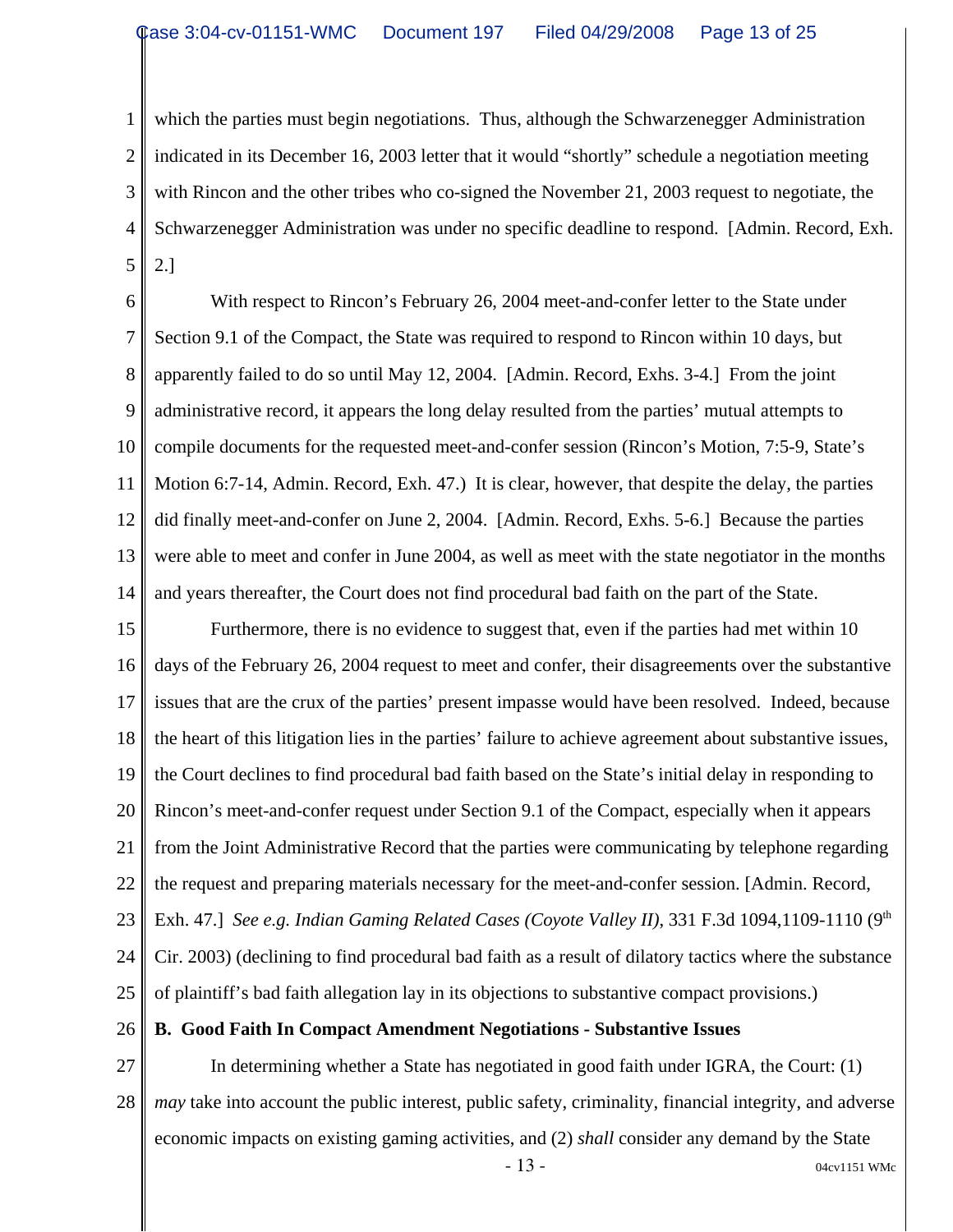1 2 for direct taxation of the Indian tribe or on any Indian lands as evidence that the State has not negotiated in good faith. 25 U.S.C.  $\S 2710(d)(7)(B)(iii)(I)-(II)$ .

3

#### **1. The State's Insistence On Additional Revenue Sharing With Its General Fund**

4 5 6 7 8 9 10 11 12 13 14 15 16 17 18 The primary argument advanced by Rincon is that the substance of the offers made by the State during compact re-negotiations amount to an attempt to assess an illegal tax on the Tribe expressly prohibited by Section 2710 (d)(4) of the IGRA**.** Specifically, Rincon contends the State's insistence on revenue sharing is in bad faith because the State knowingly failed to offer meaningful concessions in exchange for an increased share of the Tribe's gaming revenue. (Rincon's Motion, 25:22-27:11.) Specifically, Rincon argues the State cannot contend it is giving the Tribe exclusivity in Class III gaming in return for revenue sharing because such exclusivity was already conferred by the State in exchange for revenue sharing through the Revenue Sharing Trust Fund and Special Distribution Fund *Id.* at 14:13-25. Rincon also argues the added exclusivity the State offered is not a meaningful concession as the Tribe, in its current compact, already has the option of terminating or renegotiating its Compact with respect to revenue sharing in the event Class III gaming is made available to non-Indian enterprises. *Id*. at 16:25-17:4. Moreover, Rincon asserts that even if the State has made a meaningful offer warranting revenue sharing, such shared revenue may not be directed to the State's general fund under the IGRA. (Rincon's Reply, 9:8-16.)

19

#### **2. The State's Offers**

20 21 22 23 24 25 26 27 28 The State argues its offers do indeed include meaningful concessions. Specifically, the State contends its ability to provide Rincon with an amendment to its current compact is a meaningful concession because without a compact Rincon is not entitled to offer Class III gaming. (State's Motion, 26:20-27:2.) Moreover, the State contends it is not precluded from requesting revenue contributions to the State's general fund if meaningful concessions have been given. *Id.* at 27:3-11. As further evidence of its good faith and its offer of a meaningful concession, the State argues it offered Rincon enhanced remedies to protect the Tribe's exclusivity, including the benefit of being excused from specific revenue sharing requirements in the event non-Indian gaming is allowed in California. *Id*. at 28:24-29:3.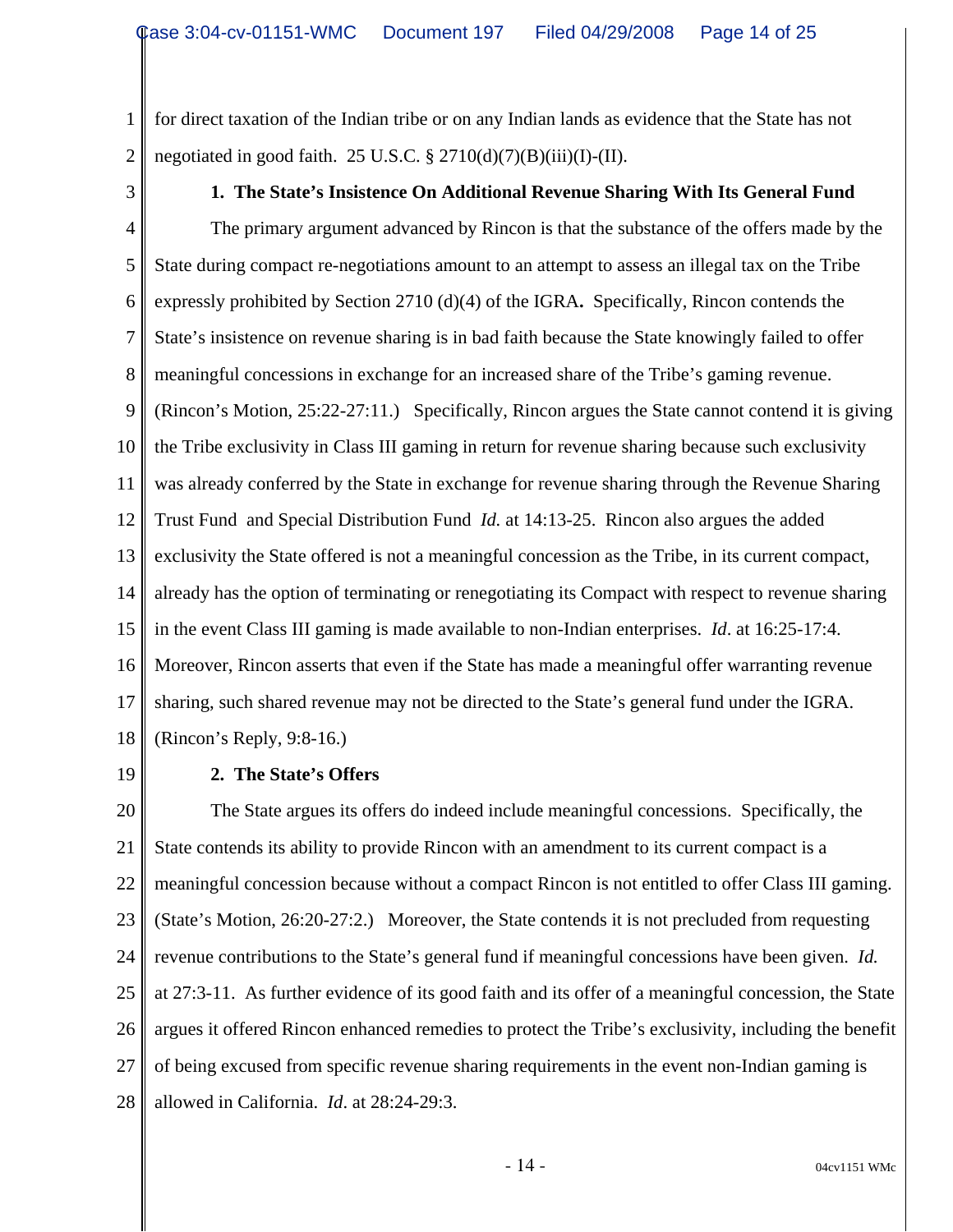- 1 2 3 4 5 6 7 8 9 10 11 12 13 14 15 16 17 18 19 20 21 22 23 24 25 26 27 28 <sup>9</sup>This Court finds the case law involving good faith in the collective bargaining context is not instructive and only marginally helpful in that none of the cases cited by the parties involve negotiations between sovereigns. Employers and unions are not sovereigns; rather they are persons/entities within the meaning of the law who are both subject to the same sovereign, namely, the federal government. In those cases, the sovereign defines the lawful parameters of the negotiations. Each party has redress to the sovereign if the other party tries to impose an unlawful condition. The IGRA is a complicated statutory scheme which recognizes that states and tribes are equally sovereign. Accordingly, one sovereign cannot impose a tax on another sovereign. 25 U.S.C. § 2710(d)(4). Even if similarly situated sovereigns accept the tax, the tax is not permitted under the IGRA for any tribe which objects to it. *See e.g. Idaho v. Shoshone-Bannock Tribes*, 465 F.3d 1095, 1102 ( $9<sup>th</sup>$  Cir. 2006) ("The fact that other tribes have accepted a package of benefits and burdens when they voluntarily amended their compacts does not change the terms of the Compact between the Tribes and Idaho [which retained the **3. The State's Insistence On Revenue Sharing With Its General Fund Was In Bad Faith**  In *Indian Gaming Related Cases (Coyote Valley II)*, 331 F.3d 1094,  $(9<sup>th</sup> Cir. 2003)$ , the Ninth Circuit recognized the IGRA's legislative history provides guidance for courts determining whether a party has negotiated in good faith. It noted: "In the [Senate] Committee's view, both State and tribal governments have significant governmental interests in the conduct of class III gaming. State and tribes are encouraged to conduct negotiations within the context of the mutual benefits that can flow to and from tribe and States. This is a strong and serious presumption that must provide the framework for negotiations. A tribe's governmental interests include raising revenues to provide governmental services for the benefit of the tribal community and reservation residents, promoting public safety as well as law and order on tribal lands, realizing the objectives of economic self-sufficiency and Indian self-determination, and regulating activities of persons within its jurisdictional borders. A State's governmental interests with respect to class III gaming on Indian lands include the interplay of such gaming with the State's public policy, safety, law and other interests, as well as impacts on the State's regulatory system, including its economic interest in raising revenue for its citizens." *Id.* at 1108-09. The joint administrative record reveals that both Rincon and the State have held fast to their positions during the course of the negotiations. Despite the exchange of offers and information during the negotiation process, these two equal sovereigns have not been able to strike the right balance between the amount or type of benefits to flow between them in exchange for an amended compact.<sup>9</sup> Artichoke Joe's California Grand Casino v. Norton, 353 F.3d 712, 735 (9<sup>th</sup> Cir. 2003) ("Congress created the mechanism of Tribal-State compacts to resolve the conflicting interests of the tribes and the states, which it acknowledged as "two equal sovereigns.") As explained in detail below, this Court finds the State's insistence on an exchange of revenue *earmarked for the State's general fund* in return for an amended compact with Rincon was in bad faith.
	- prohibition against taxes].")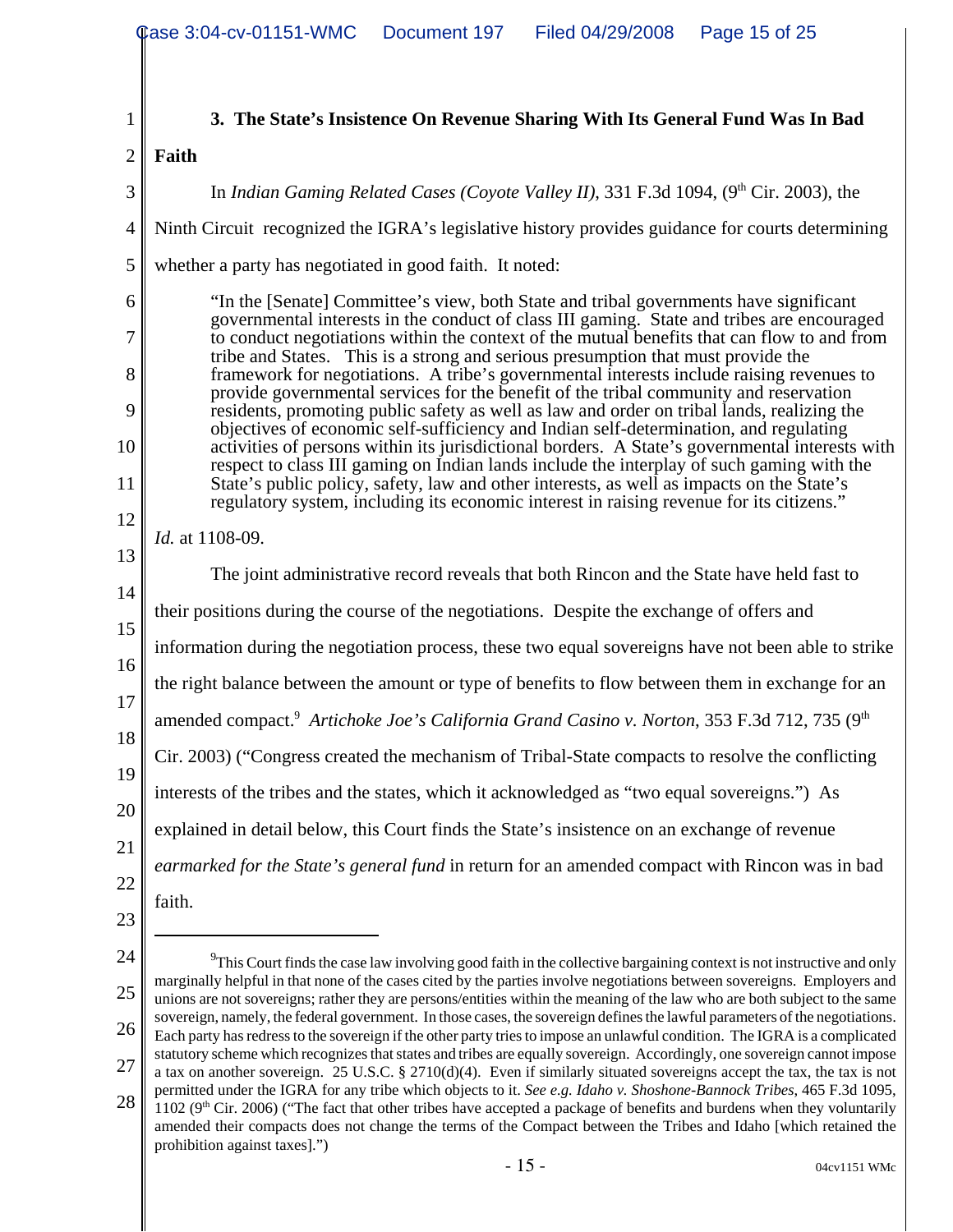#### **a.) IGRA's Prohibition on Taxation, Directly or Indirectly**

2 3 4 5 6 7 8 9 10 11 12 13 14 15 Section 2710 (d)(4) of the IGRA states in pertinent part: " Except for any assessments that may be agreed to under paragraph  $(3)(C)(iii)$  of this subsection, nothing in this section shall be interpreted as conferring upon a State or any of its political subdivisions authority to impose any tax, fee, charge, or other assessment upon an Indian tribe or upon any other person or entity authorized by an Indian tribe to engage in a class III activity." *Id*. at § 2710(d)(4). The imposition of a tax by the State upon an Indian tribe engaged in gaming is a factor the Court may take into consideration when conducting its good faith inquiry. As the Ninth Circuit explained in *Indian Gaming Related Cases (Coyote Valley II)*, 331 F.3d 1094, "[d]epending on the nature of both the fees demanded and the concessions offered in return, such demands might, of course, amount to an attempt to impose a fee, and therefore amount to bad faith on the part of a State. If, however, offered concessions by a State are real, § 2710(d)(4) does not categorically prohibit fee demands. Instead, courts should consider the totality of that State's actions when engaging in the factspecific good-faith inquiry IGRA generally requires." *Id.* at 1112 (citing 25 U.S.C. §  $2710(d)(7)(B)(iii)$ ).

16

1

# 17

18

# **b.) A Meaningful Concession To Rincon Is Required In Return For An Amendment To The Current Compact Authorizing Revenue Sharing Directly With The State**

19 20 21 22 23 24 25 26 27 28 A significant stumbling block for the parties has been each side's divergent interpretations of the effects of the exclusivity provision in the California Constitution which allows Class III gaming to be conducted by Indian Tribes on Indian lands. Rincon argues that the State cannot offer exclusivity as a meaningful concession for the grant of an amendment to the existing Compact because a monopoly over Class III gaming was already conveyed in exchange for the current Compact. (Rincon's Motion, 14:12-25.) In response, the State contends the constitutional exemption from California's prohibition on Class III gaming is not self-executing, but depends on the existence of a signed compact with the Governor and ratification by the legislature. Based on the fact that a compact is required before gaming may be conducted, the State argues that a meaningful concession is conveyed whenever the State offers a federally-recognized tribe the ability to provide additional games and machines for an extended period of time free from non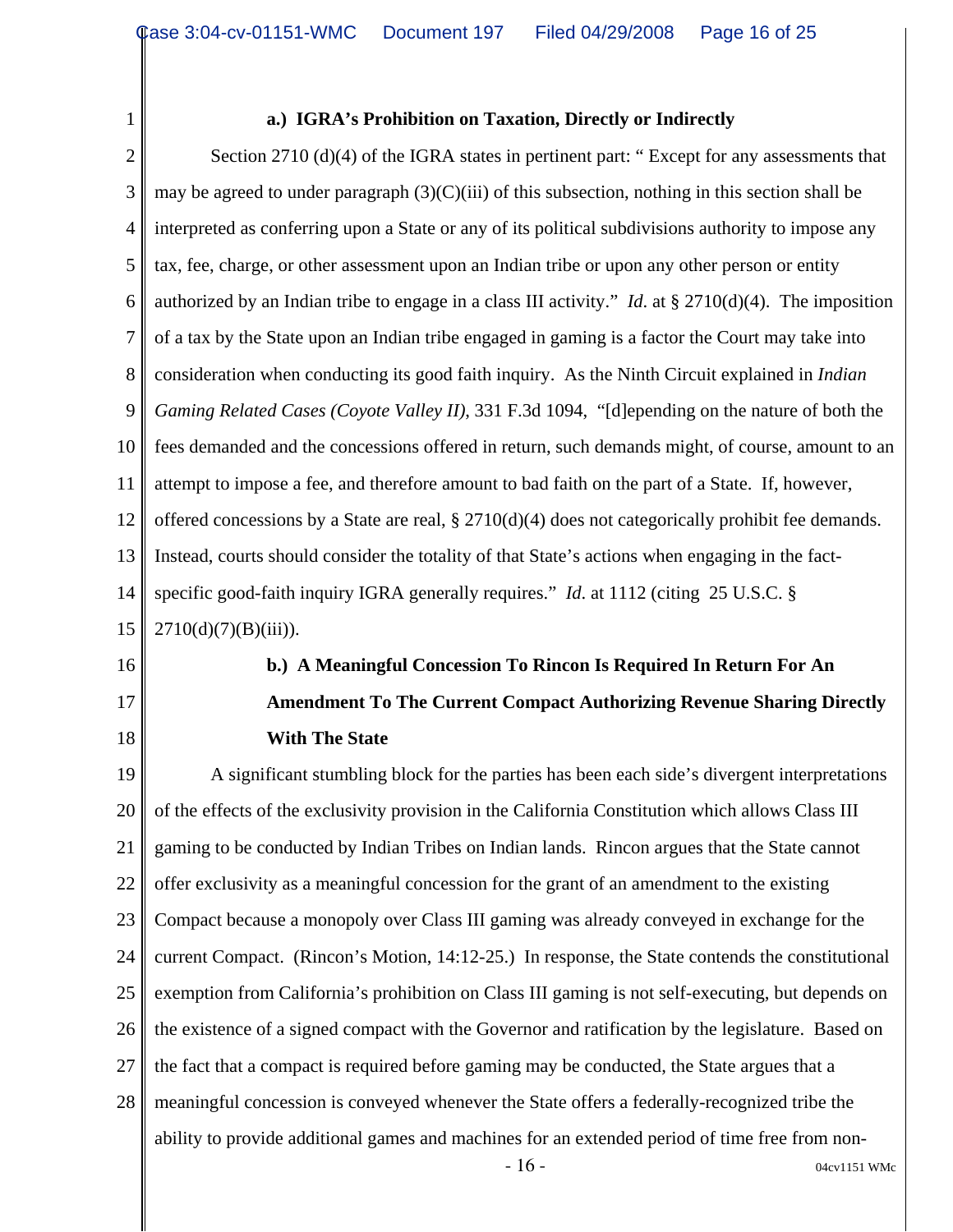1 Indian competition. (State's Motion, 26:7-27:11.)

2 3 4 5 6 7 8 9 10 11 12 13 14 15 16 17 Section 19(f) of the California Constitution states in pertinent part, " $\dots$  the Governor is authorized to negotiate and conclude compacts, subject to ratification by the Legislature, for the operation of slot machines and for the conduct of lottery games and banking and percentage card games by federally recognized Indian tribes on Indian lands in California in accordance with federal law. Accordingly, slot machines, lottery games, and banking and percentage card games are hereby permitted to be conducted and operated on tribal lands subject to those compacts." Cal. Const. Art. IV § 19(f). The plain language of the California Constitution makes clear that authorization is given to the governor of the state to negotiate and conclude tribal gaming compacts, and that tribal gaming may only be conducted *subject to* a compact. As the Court explained in *Artichoke Joe's v. Norton*, 216 F.Supp. 2d 1084, 1093 (E.D. Ca. 2002), "[t]he Tribal-State **compact is the key** to class III gaming under IGRA. Under such a compact, the federal government cedes its primary regulatory oversight role over class III Indian gaming, and permits states and Indian tribes to develop joint regulatory schemes through the compacting process. In this way, the state may gain the civil regulatory authority that it otherwise lacks, and a tribe gains the ability to offer class III gaming." *Artichoke Joe's v. Norton*, 216 F.Supp. 2d 1084, 1093 (E.D. Ca.. 2002) (emphasis added.).

18 19 20 21 22 23 24 25 26 27 28 - 17 - 04cv1151 WMc Here, Rincon and the State already have an existing Compact that both Rincon and the State want to amend. Rincon seeks additional gaming machines and an extension of its Compact term by 25 years to year 2045, while the State seeks substantial revenue sharing directly from the Tribe to the State's general fund. The existing Compact does authorize revenue sharing. However, the shared revenue: (1) flows between gaming tribes and non-gaming tribes through the Revenue Sharing Trust Fund ("RSTF") and (2) is available for limited use by the state legislature through the Special Distribution Fund ("SDF") for gaming-related purposes including, (a) programs to address gambling addiction, (b) support for government agencies impacted by tribal gaming, ©) compensation for regulatory costs associated with the administration of the compact, (d) potential shortfalls in the RSTF and (e) other gaming related purposes identified by the legislature. *See Indian Gaming Related Cases (Coyote Valley II)*, 331 F.3d 1094, 1106 (9<sup>th</sup> Cir.2003). All these purposes clearly comply with the IGRA and promote its objectives. Thus, the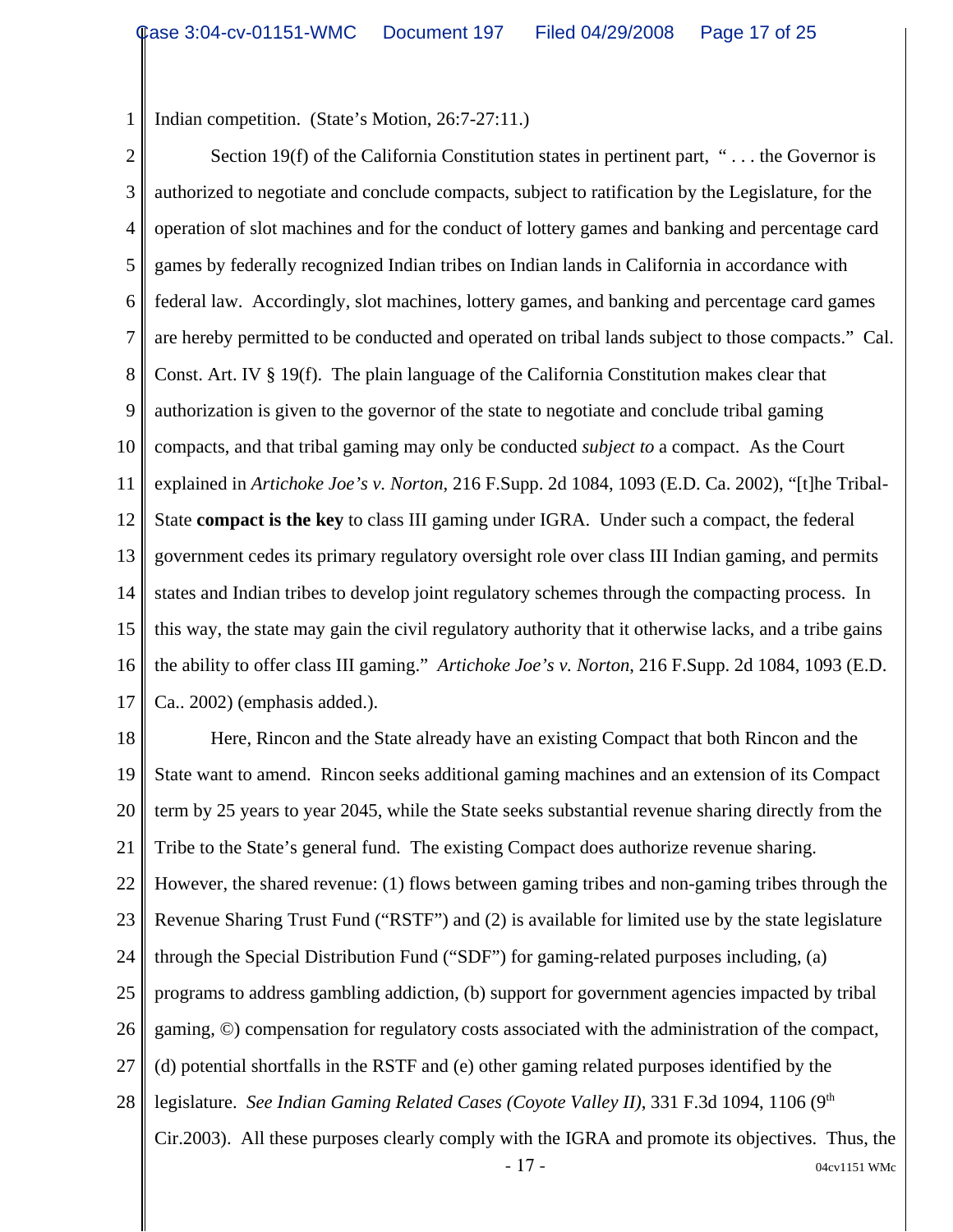1 2 3 4 existing Compact does *not* authorize a revenue stream from gaming tribes directly to the State's general fund for the State's use unrelated to: (1) compensating the State for regulatory costs associated with Indian gaming, (2) mitigating adverse social impacts of gaming or (3) economically benefitting non-gaming tribes.

5 6 7 8 9 10 11 12 13 14 15 16 17 18 19 20 21 22 23 24 In order to come to terms with the two revenue sharing provisions in the current Compact, the State had to provide meaningful concessions to avoid the IGRA's prohibition on direct taxation. Specifically, the Ninth Circuit found that "[i]n return for its insistence on the RSTF provision" during the initial negotiations for the current Compact, the State of California made two meaningful and real concessions: (1) the "amend[ment] [of] its constitution to grant a monopoly to tribal gaming establishments" and (2) the "offer [to] tribes [of] the right to operate Las Vegasstyle slot machines and house-banked blackjack." *Indian Gaming Related Cases (Coyote Valley II*), 331 F.3d 1094, 1112. (9<sup>th</sup> Cir.2003) (explaining that "[a]s part of its negotiations with the tribes, the State offered to do both things.") Similarly, the Ninth Circuit found that the State's insistence on the inclusion of the SDF during negotiations for the current Compact was also in exchange for "an exclusive right to conduct class III gaming in the most populous State in the country." *Id.* at 1115. It is therefore clear that in exchange for revenue contributions to the RSTF and the SDF, which are provided for in the current Compact, the State has already given a monopoly to tribal gaming establishments, including Rincon. In light of the Ninth Circuit's analysis, this Court finds the consideration that was already given (exclusivity) for the mutual compact cannot be repeatedly reused as a basis for the State's desire for a new compact where the proposed terms of the new compact include an improper taxation to which the other sovereign (Rincon) objects. In this Court's view, the State has not offered exclusivity because exclusivity already exists. As discussed in detail below, the State has simply offered more devices and time in exchange for its revenue sharing request.

25 26

In order to amend the existing Compact to properly allow for the State's new revenue sharing proposal, the State must provide other meaningful concessions to Rincon. The need for

- 27
- 28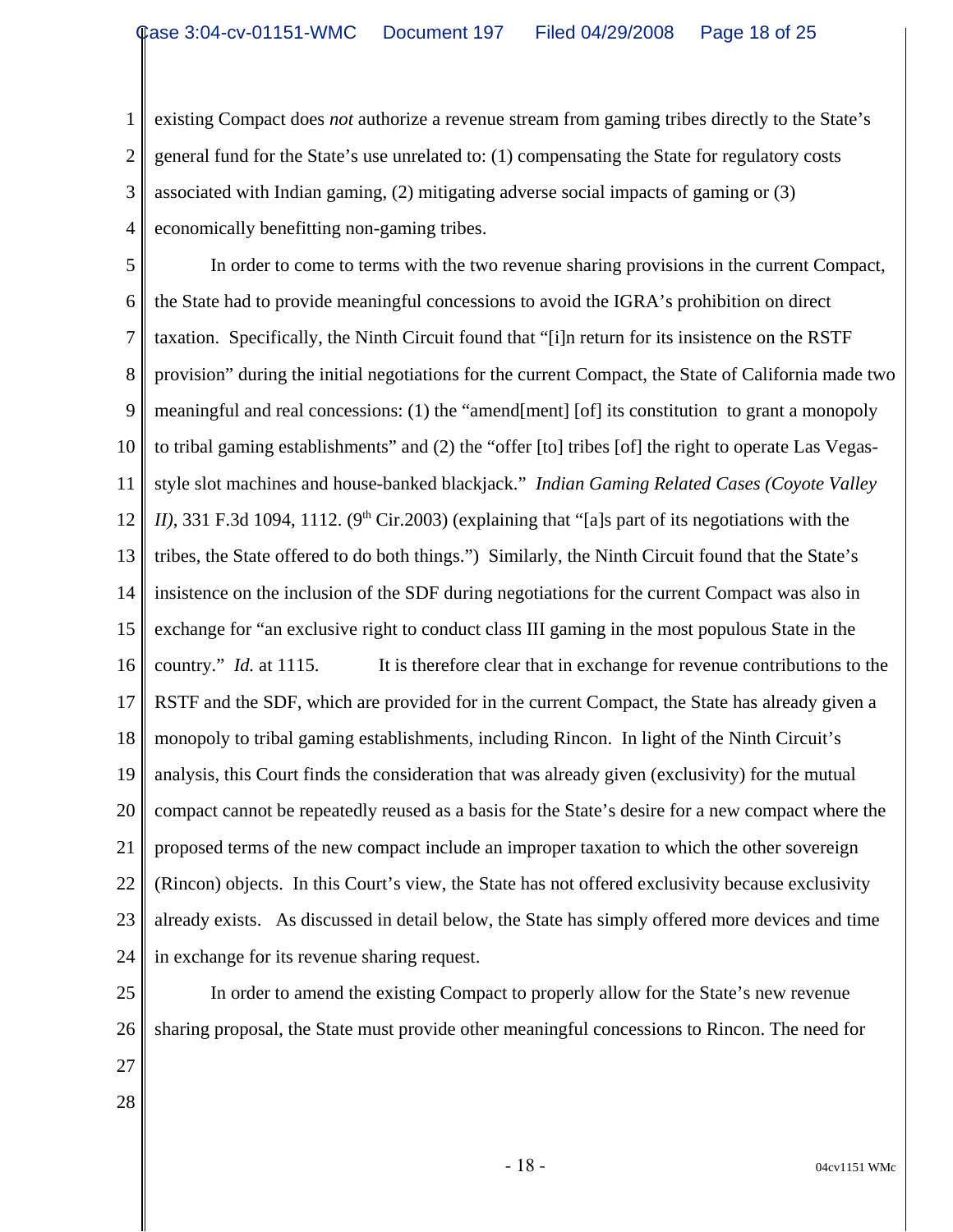1 2 3 4 5 6 7 8 9 10 11 12 13 14 15 16 17 18 *other meaningful concessions* is not only required under basic contract law principles<sup>10</sup> governing modification, but required under the Ninth Circuit's interpretation of Section 2710(d). In short, the Ninth Circuit requires a meaningful concession in return for fee demands. *Indian Gaming Related Cases (Coyote Valley II)*, 331 F.3d 1094, 1112. (9<sup>th</sup> Cir.2003) ("We do not hold that the State could have, without offering anything in return, taken the position that it would conclude a Tribal-State compact with Coyote Valley only if the tribe agreed to pay into the RSTF. Where, as here, however, a State offers meaningful concessions in return for fee demands, it does not exercise authority to impose anything. Instead, it exercises its authority to negotiate, which the IGRA clearly permits."); see also Idaho v. Shoshone-Bannock Tribes, 465 F.3d 1095, 1101 (9<sup>th</sup>) Cir. 2006) ("It is also true that, despite this statutory prohibition [Section 2710(d) in the IGRA], States and tribes have negotiated compacts that provided for payments by the tribes to the states. (citation omitted.) The theory on which such payments were allowed, however, was that the parties *negotiated* a bargain permitting such payments in return for meaningful concessions from the state (such as a conferred monopoly or other benefits). Although the state did not have *authority* to exact such payments, it could bargain to receive them in exchange for a quid pro quo conferred in the compact.")(Emphasis in original.) Building on that analysis, it is clear that the failure to offer meaningful concessions causes a State to exceed its authority to negotiate and is, in fact, an attempt to impose a tax.

19 20 21 22 23 24 25 26 Although the State now argues in opposition to Rincon's motion that it could offer, for a second time, the exclusivity (already given in exchange for the RSTF and SDF) toward a *new* revenue sharing provision, it appears from the State's offers that the State was aware the monopoly it originally conferred could not again be considered a new and meaningful concession because the State offered Rincon a negotiable "exclusivity provision" in exchange for direct revenue sharing. [Admin. Record, Exhs. 16 and 35.] The additional exclusivity provision offered by the State did not have specific terms. However, the State explains in its motion that in general, the offered provision "provide[s] that if a non-Indian Individual or entity is allowed to operate class III

<sup>28</sup> <sup>10</sup> *See New York v. Oneida Indian Nation of New York*, 78 F. Supp.2d 49, 60-61 (N.D.N.Y. 1999) ("The Supreme Court has stated that a compact is akin to a contract. Thus, in interpreting the Compact, the Court is guided by ordinary principles of contract interpretation."); *See* 17A Am. Jur. 2d Contracts § 507 ("A valid modification of a contract must satisfy all the criteria essential for a valid original contract, including offer, acceptance, and consideration.")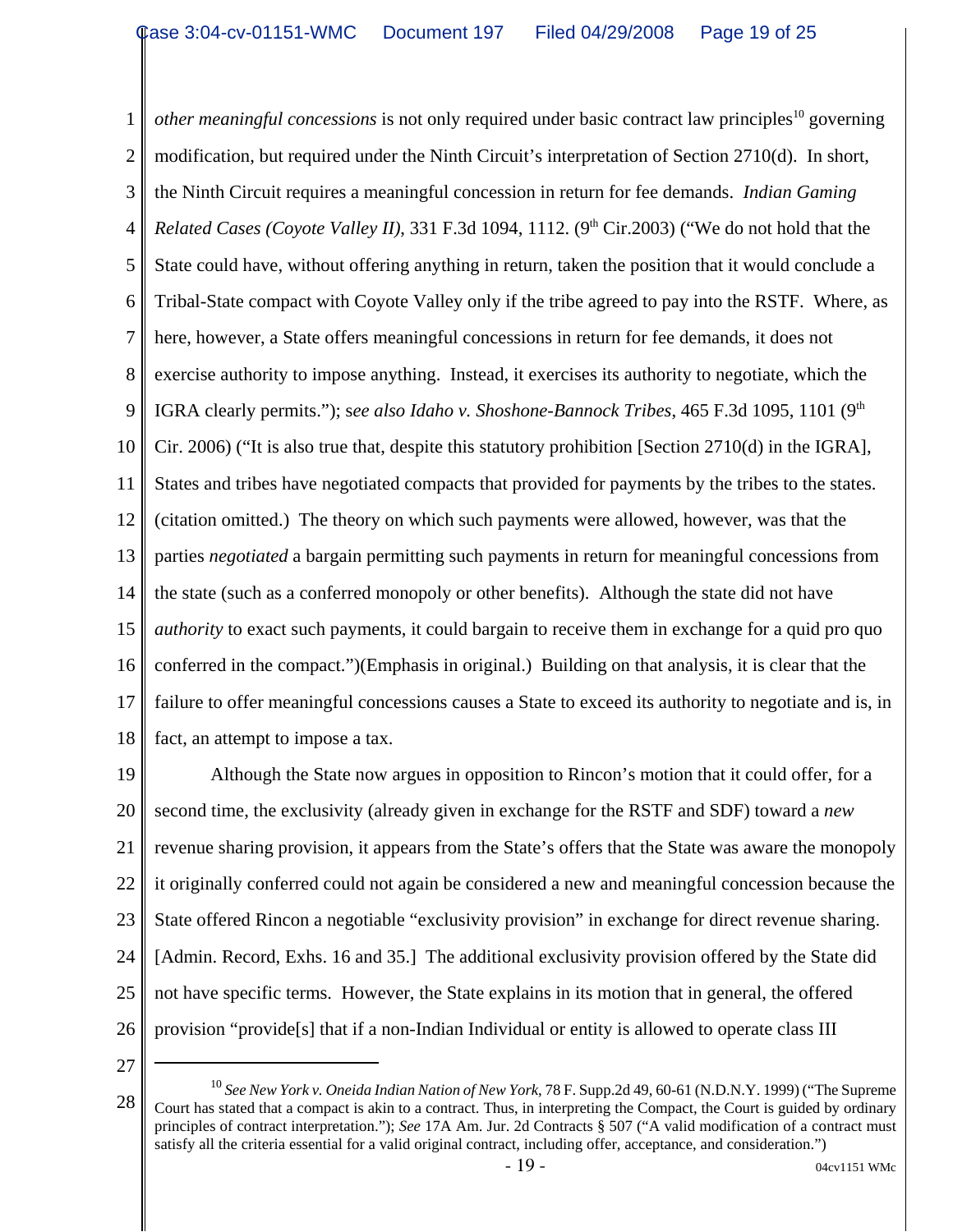1 2 3 4 gaming within a specified market area, the adversely affected tribe would be excused from specific revenue sharing requirements in the amended Compact." (State Opposition at 15, fn. 6.) The Court notes that the citizens of California would have to amend the State Constitution in order to allow non-Indian gaming. $^{11}$ 

5 6 7 8 9 10 11 12 13 14 15 16 17 18 19 20 21 22 23 24 25 In conjunction with the modified exclusivity provision, the State offered Rincon: (1) the ability to provide more machines over and above the limit set in connection with the original Compact in furtherance of the State's public policy in favor of containing casino style gambling, and (2) a five-year extension of its current Compact term. [Admin. Record, Exhs. 16 and 35.] Other than the Ninth Circuit's pronouncement in *Idaho v. Shoshone-Bannock Tribes*, which found the grant of a "monopoly or other benefits" to be a meaningful concession, there is little authority available on the issue of what constitutes a meaningful concession. *Idaho v. Shoshone-Bannock Tribes*, 465 F.3d 1095, 1101 (9<sup>th</sup> Cir. 2006). Thus, this Court is left to first decide whether the State's new offers of modified exclusivity, additional machines and a 5-year term extension constitute meaningful concessions. The State has made some concessions in that there is some benefit in the State's willingness to: (1) "lock in" reduced revenue sharing fees in advance of any future event that would erode the exclusivity presently enjoyed by gaming tribes; (2) expand the outlines of the State's long-standing public policy against casino-style gambling, and (3) provide Rincon with a longer Compact term, which gives the Tribe more time to operate its gaming facilities. However, the issue is whether, under the totality of the circumstances, the fees demanded in light of the concessions offered amount to the imposition of a fee. *Indian Gaming Related Cases (Coyote Valley II)*, 331 F.3d 1094, 1112 ("Depending on *the nature of both the fees demanded and the concessions offered in return*, such demands might, of course, amount to an attempt to impose a fee, and therefore amount to bad faith on the part of a State.") (italics added.) When the amount and type of fees demanded by the State are added to the equation, this Court finds the fees constitute an attempt to impose a tax in violation of Section 2710 (d)(4) of the

26

27 28  $11$  In order for non-Indian tribes to operate gaming devices in California, a new state Constitutional Amendment would have to pass requiring one of three of the following events: (1) a legislative proposal supported by a supermajority vote of the Legislature and a majority vote of the citizenry, (2) a constitutional convention, or (3) an initiative petition signed by eight percent of the voters and then a majority vote of the citizens of California. Cal. Const. Art. II § 8(b), art. 18 §§ 1, 2, 3, 4.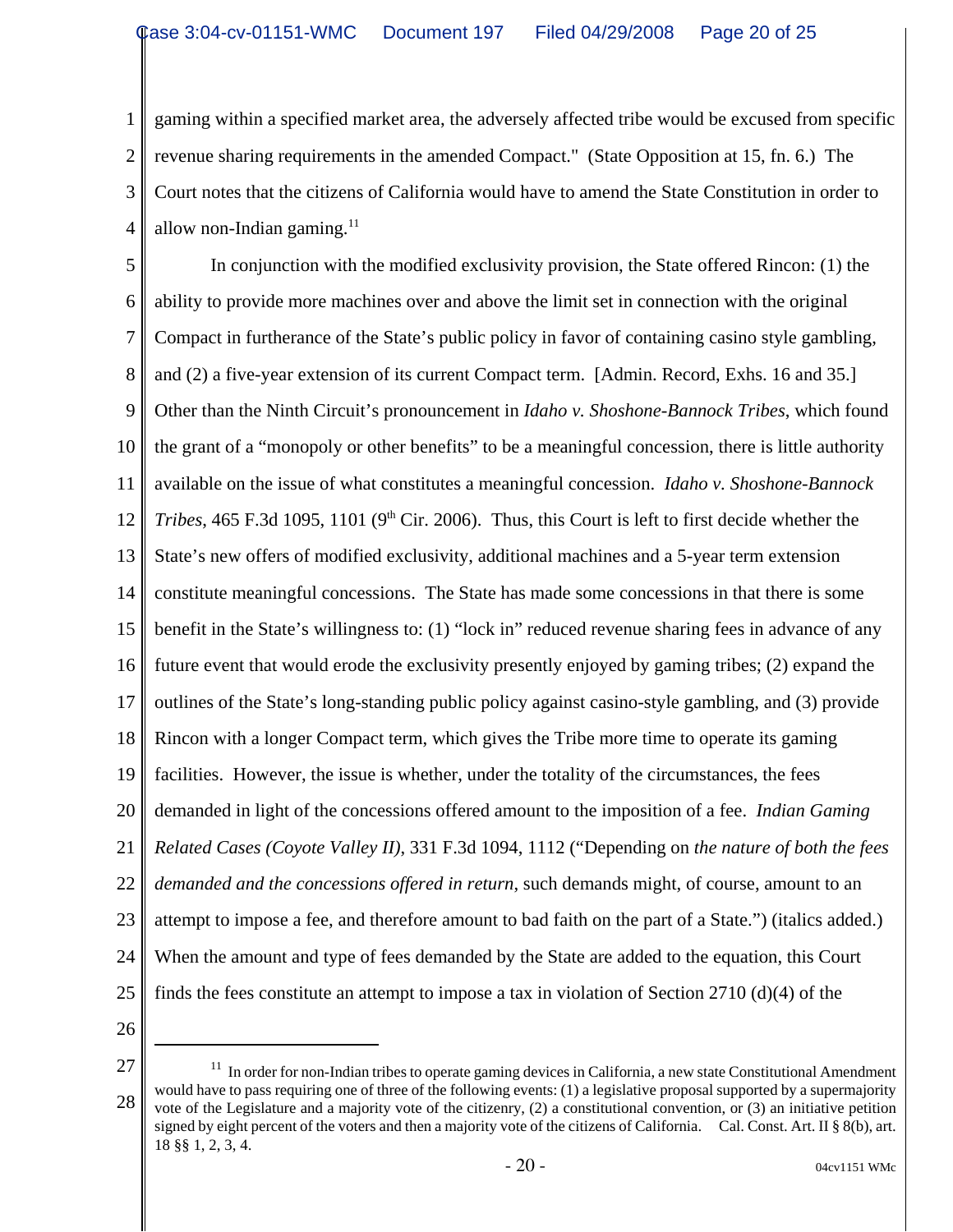IGRA.

1

2 3 4 5 6 7 8 9 10 11 12 13 14 15 16 17 18 19 20 21 22 23 24 Specifically, on October 23, 2006, the Stated asked for an annual flat fee based on ten percent of gross gaming revenue on all gaming devices for fiscal year 2005 and an additional amount equal to 15 percent of the average net win for each gaming device over 1,600 machines. [Admin. Record, Exh. 35.] Under the analysis conducted by the State's own expert, Professor William Eadington, the State's October 23, 2006 offer allowing Rincon an additional 900 machines would provide the State with an unrestricted fee for use in its general fund of *\$37.9 million dollars* while Rincon would make only *\$1,716,000* from adding 900 machines to its current 1,600 machine operation. [Admin. Record., Exh. 37 at p. 5 of Exhibit B; State's Motion at 21:813; Rincon's Motion, 27:1-6.] This substantial fee, 37 times greater than what Rincon receives, is unreasonable compared to the balance struck in the first compact negotiation between the tribes and the State where an actual monopoly was conferred in exchange for millions of dollars of fees to be funneled to gaming-related impacts covered by the RSTF and SDF.<sup>12</sup> In the parties' newest negotiations for an amendment to the current Compact, the State demands 10 to 15 percent of revenue from Rincon's existing gaming devices as well as from the 900 new devices sought. In exchange for this estimated revenue stream of \$37.9 million dollars, Rincon would not receive a monopoly, but an agreement to reduce its fee payment in the future should gaming one day be opened up to non-tribal gaming establishments (a scenario the Court finds speculative and unlikely given the State's established public policy against casino-style gaming), 900 more machines and five additional years to operate under its Compact. [Admin. Record, Exh. 35.] In holding that the Special Distribution Fund did not violate the IGRA's prohibition against taxation of tribes or tribal lands, the Ninth Circuit found that limited revenue sharing for specific purposes related to tribal gaming was a reasonable exchange for the exclusivity granted to tribes. *Indian Gaming Related Cases (Coyote Valley II)*, 331 F.3d 1094, 1115. ("We do not find it

25 inimical to the purpose or design of IGRA for the State, under these circumstances, to ask for a

- 26 reasonable share of tribal gaming revenues for the specific purposes identified in the SDF
- 27

<sup>28</sup>  $\parallel$  <sup>12</sup> Rincon currently pays a fee of \$1.335 million per year into the RSTF. [Joint Admin. Record, Exh. 21 at p. 7.] Rincon does not contribute to the SDF because it was not conducting Class III gaming before September 1, 1999. [Defendant's Opp'n, p. 16, fn. 7.]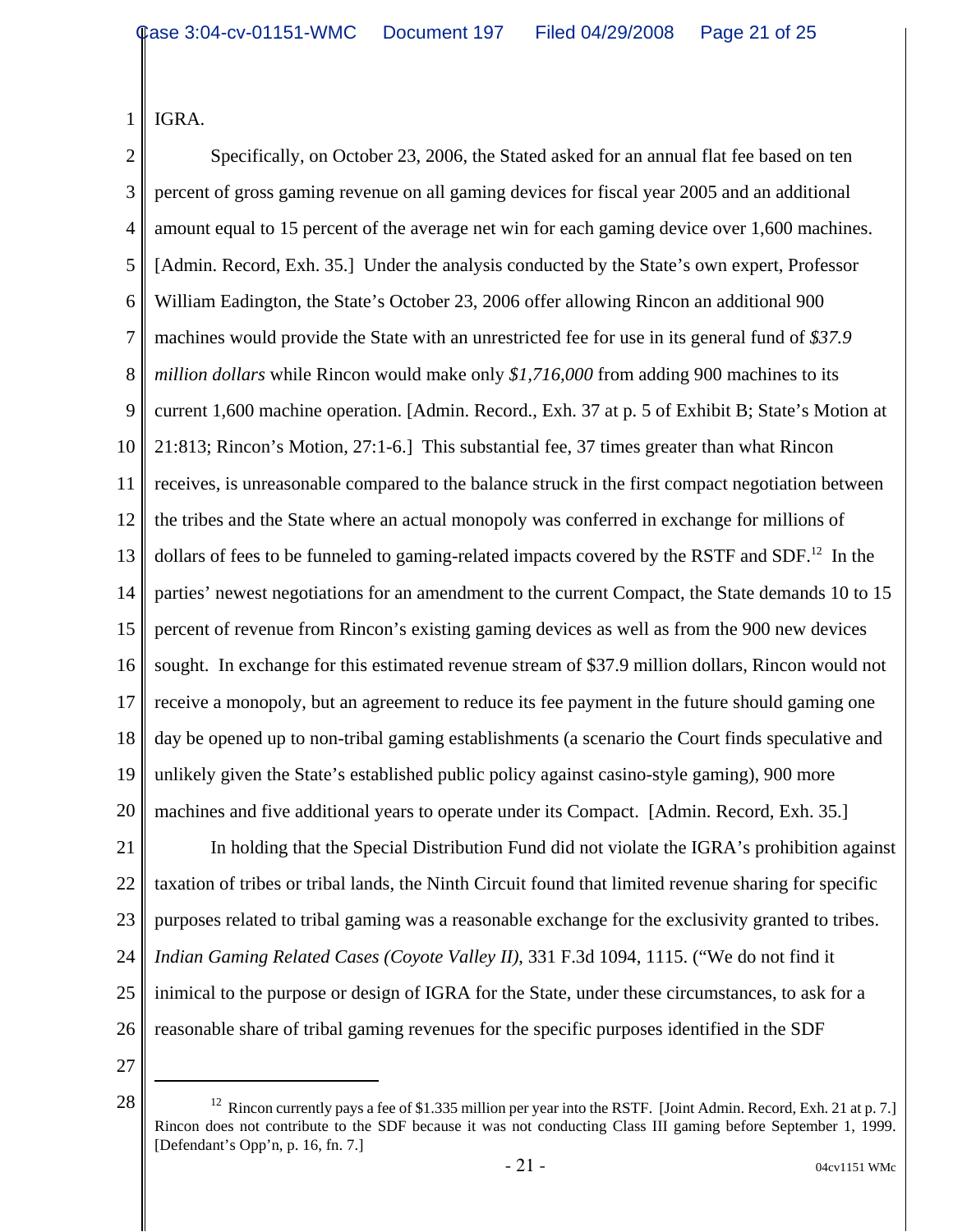1 2 3 4 5 6 7 8 9 10 11 12 13 14 15 16 provision.") Here, however, the State has demanded Rincon pay a fee directly to the state that is unrelated to gaming and has no limitations on its use in return for a fee-reduction provision that has decidedly less value than the original exclusivity provision given to the tribes, which already provides a monopoly to tribal gaming interests. Such a fee demand falls outside the scope of 25 U.S.C. § 2710(d)(3)(C)(iii), which only allows assessments by the State in order to defray the costs of regulating gaming activity.<sup>13</sup> The State has not only refused to connect the new revenue sharing provision to gaming-related interests, but provides no evidence to show that it needs the proposed additional revenues needed to regulate gaming activity or mitigate adverse impacts therefrom. Instead, the State argues additional revenue sharing is warranted to balance the economic interests between the Sate and the Tribe because the State is foregoing revenue it could have obtained from non-Indian gaming operators, if such non-Indian operators were allowed to game in California. (State's Opp'n at 10:19-11:5.) Furthermore, the State's rationale for requiring such a large revenue sharing fee is another indication to this Court that the State's fee demands constitute an improper attempt to impose a tax on Rincon in lieu of being able to levy a tax on non-existent non-Indian gaming operators. It is difficult to regard the State's proposed plan as anything more than a tax when it functions as a tax. $14$ 

17 18 19 20 21 The Court also notes that the increased fee demanded by the State will not benefit nongaming tribes. Indeed, under the State's last offer, the parties would negotiate over the amount of the contributions made by Rincon to the RSTF, and Rincon would simply be required to maintain its current contribution of \$1.335 million per year into the RSTF. [Admin. Record, Exhs.21 and 35.]

22 23 24 25 Without an acceptable nexus between the fee demanded and the IGRA-sanctioned uses to which it is put, this Court finds that the revenue sharing insisted upon by the State violates Section (d)(4), which prohibits states from taxing tribes. Accordingly, the Court finds that the State's insistence on the payment of such a large fee to its general fund in return for concessions of

<sup>27</sup> 28  $13$  Section 2710(d)(3)(C)(iii) of the IGRA provides that any Tribal-State compact negotiated under Section  $2710(d)(3)(A)$  may include provisions relating to: "the assessment by the State of such activities in such amounts in such amounts as are necessary to defray the costs of regulating such [gaming] activity."

<sup>&</sup>lt;sup>14</sup>As defined by Black's Law Dictionary, a tax is a "monetary charge *imposed* by the government on persons, entities, transactions, or property to yield *public revenue*." Black's Law Dictionary 1496 (18<sup>th</sup> ed. 2005) (emphasis added).  $-22 - 04 \text{cv} 1151 \text{ WMC}$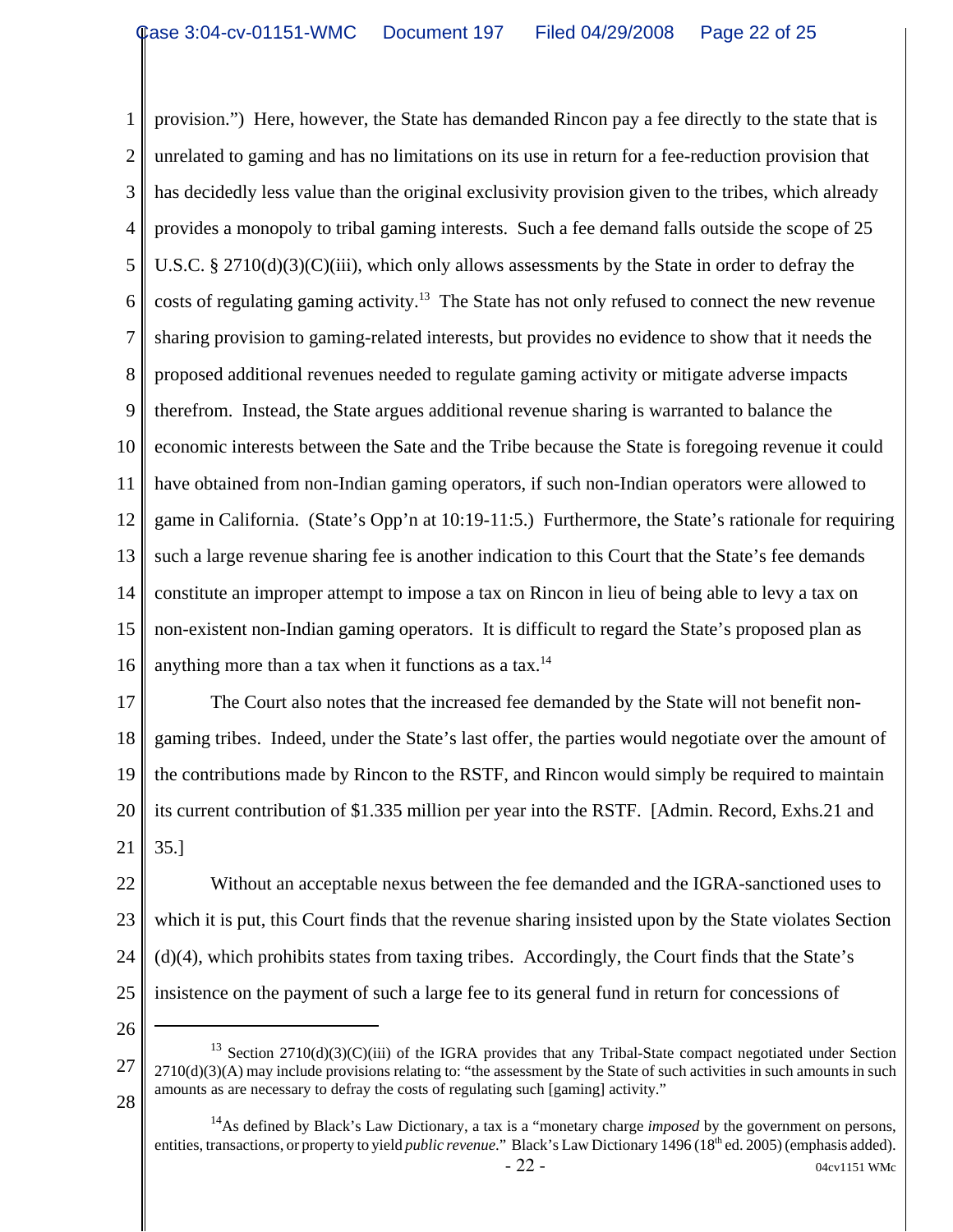1 2 3 4 5 markedly lesser value was in bad faith in light of the prohibition against taxation set forth in the IGRA and the parameters discussed in the Ninth Circuit's *Coyote Valley II* decision, which only approved limited and reasonable revenue sharing and made no decision as to the legality of placing revenue derived from tribal gaming into a state's general fund. *See Indian Gaming Related Cases (Coyote Valley II)*, 331 F.3d 1094, 1115, fn. 17, (9th Cir. 2003).

6

7

#### **C. Negotiations On Non-Economic Issues Under Section 10.8 Of The Compact**

#### **1. Section 10.8 Negotiations Were Not Concluded**

8 9 10 11 12 13 14 15 16 17 18 19 Rincon contends that the State has not concluded section 10.8 negotiations in good faith despite the fact that: (1) former Governor Gray Davis withdrew his administration's request to negotiate before Governor Schwarzenegger took office; and (2) the State warranted in writing that it would not enforce the cease and desist provisions of section 10.8. [Admin. Record, Exhs. 1, 7 and 8.] Rincon insists that despite the doctrine of equitable estoppel, the Davis Administration's November 14, 2003 rescission letter and the State's June 16, 2004 letter indicating that "the State will not require the Band to cease construction and other activities on projects in progress pursuant to Compact Section 10.8.3© )" are insufficient to protect it, should the State choose to disregard its statements. (Rincon Motion, 41:9-42:16.) Further, Rincon argues that because the State did not offer to: (1) amend the Compact to vacate the cease and desist date, or (2) stipulate to a judgment finding a failure to negotiate Section 10.8 in good faith, the State has revealed its bad faith. (*Id*. at 42:17-23.)

20

#### 21

### **2. The Request for Negotiations Under Section 10.8 Were Not Concluded Because The Request Was Rescinded**

22 23 24 25 26 27 28 The State argues there is nothing for the Court to adjudicate with respect to Section 10.8 of the Compact because: (1) the Davis Administration rescinded its request for negotiation, and (2) the Schwarzenegger Administration has repeatedly indicated in writing that it would not prevent Rincon from completing construction already in progress as of January 1, 2005 on the basis that the parties did not conclude negotiations triggered by Section 10.8. (State Motion, 41:10-20.) Further, the State contends that the Davis Administration's rescission and the State's agreement not to enforce the cease and desist provision of Section 10.8 are not evidence of bad faith negotiation in as far as the State has continued to negotiate and set forth offers with respect to non-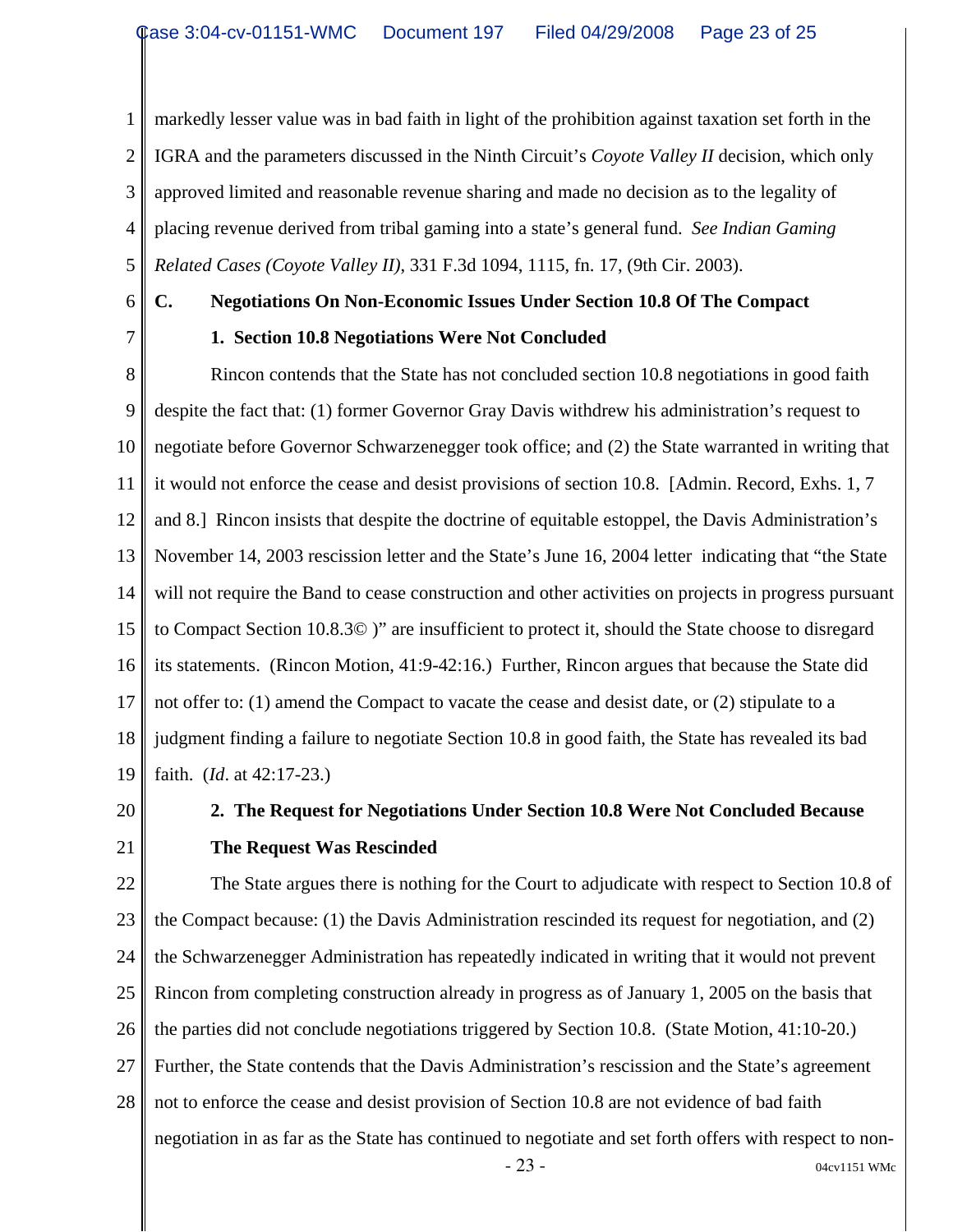1 2 economic issues in its proposals of November 10, 2005, October 23, 2006 and October 31, 2006. (State's Reply Brief, 14:13-18; Admin. Record, Exhs. 16, 35 and 37.)

## **3. Failure to Conclude Negotiations On Non-Economic Issues Does Not Constitute Bad Faith On The Part Of The State**

5 6 7 8 9 10 11 12 13 14 15 16 While the Court recognizes Rincon may be apprehensive about the future enforceability of the State's pronouncements that it will not act on the cease and desist provisions of Section 10.8, the Court finds the issue of whether estoppel would be applicable to prevent the State from invoking Section 10.8.3©) is not ripe for adjudication. As a general rule, "a federal court normally ought not resolve issues involving contingent future events that may not occur as anticipated, or indeed may not occur at all." *Clinton v. Acequia, Inc.*, 94 F.3d 568, 572 (9<sup>th</sup> Cir. 1996) (breach of contract claim presented no live case or controversy where the claim hinged on future conduct by a party to the contract.) Here, the Davis Administration rescinded its request for renegotiation of non-economic terms and there has been no attempt by the present administration to enforce Section 10.8.3©). The effectiveness of equitable estoppel to prevent the State from seeking to enforce the cease and desist provisions of Section 10.8.3©) is too hypothetical and abstract at this time for evaluation.

17 18 19 20 The Court further finds that in light of the past administration's rescission letter, the current administration's multiple assurances that it would take no action under Section 10.8.3©) and the State's willingness to continue to negotiate over non-economic impacts without the benefit of Section 10.8.3(c)'s cease-and-desist provision does not constitute bad faith on the part of the State.

21

3

4

22

#### **CONCLUSION AND ORDER THEREON**

**IV.** 

23 24 25 26 27 28 In light of the foregoing, the Court **DENIES in part and GRANTS in part**, the parties' cross-motions for summary judgment. **It is hereby ordered,** pursuant to the Indian Gaming Regulation Act, 25 U.S.C. § 2710(d)(7)(B)(iii), that the State and Rincon shall conclude an amended compact within 60 days from the date of this Court's Order. If the State and Indian tribe fail to conclude a compact within the 60-day period, the Indian tribe and the State shall each submit a proposed compact to a court-appointed mediator that represents their last best offer for a compact. The mediator will then select the compact which best comports with the terms of IGRA,

 $-24$  - 04cv1151 WMc